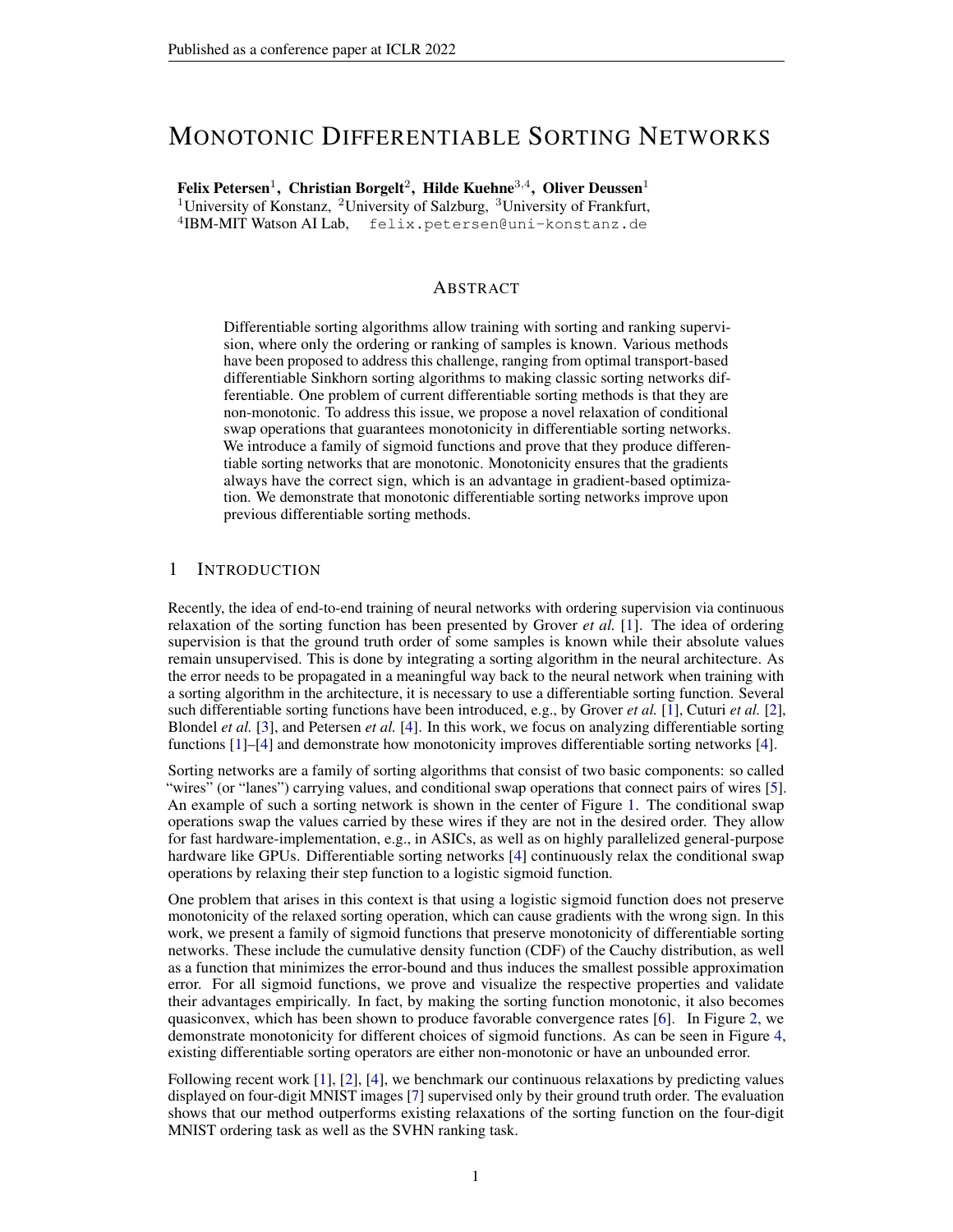<span id="page-1-0"></span>

Figure 1: The architecture for training with ordering supervision. Left: input values are fed separately into a Convolutional Neural Network (CNN) that has the same weights for all instances. The CNN maps these values to scalar values  $a_0, ..., a_5$ . Center: the odd-even sorting network sorts the scalars by parallel conditional swap operations such that all inputs can be propagated to their correct ordered position. Right: It produces a differentiable permutation matrix P. In this experiment, the training objective is the cross-entropy between  $P$  and the ground truth permutation matrix  $Q$ . By propagating the error backward through the sorting network, we can train the CNN.

Contributions. In this work, we show that sigmoid functions with specific characteristics produce monotonic and error-bounded differentiable sorting networks. We provide theoretical guarantees for these functions and also give the monotonic function that minimizes the approximation error. We empirically demonstrate that the proposed functions improve performance.

# 2 RELATED WORK

Recently, differentiable approximations of the sorting function for weak supervision were introduced by Grover *et al.* [\[1\]](#page-9-0), Cuturi *et al.* [\[2\]](#page-9-1), Blondel *et al.* [\[3\]](#page-9-2), and Petersen *et al.* [\[4\]](#page-9-3).

In 2019, Grover *et al.* [\[1\]](#page-9-0) proposed NeuralSort, a continuous relaxation of the argsort operator. A (hard) permutation matrix is a square matrix with entries 0 and 1 such that every row and every column sums up to 1, which defines the permutation necessary to sort a sequence. Grover *et al.* relax hard permutation matrices by approximating them as unimodal row-stochastic matrices. This relaxation allows for gradient-based stochastic optimization. On various tasks, including sorting four-digit MNIST numbers, they benchmark their relaxation against the Sinkhorn and Gumbel-Sinkhorn approaches proposed by Mena *et al.* [\[8\]](#page-9-7).

Cuturi *et al.* [\[2\]](#page-9-1) follow this idea and approach differentiable sorting by smoothed ranking and sorting operators using optimal transport. As the optimal transport problem alone is costly, they regularize it and solve it using the Sinkhorn algorithm [\[9\]](#page-9-8). By relaxing the permutation matrix, which sorts a sequence of scalars, they also train a scalar predictor of values displayed by four-digit numbers while supervising their relative order only.

Blondel *et al.* [\[3\]](#page-9-2) cast the problem of sorting and ranking as a linear program over a permutahedron. To smooth the resulting discontinuous function and provide useful derivatives, they introduce a strongly convex regularization. They evaluate the proposed approach in the context of top-k classification and label ranking accuracy via a soft Spearman's rank correlation coefficient.

Recently, Petersen *et al.* [\[4\]](#page-9-3) proposed differentiable sorting networks, a differentiable sorting operator based on sorting networks with differentiably relaxed conditional swap operations. Differentiable sorting networks achieved a new state-of-the-art on both the four-digit MNIST sorting benchmark and the SVHN sorting benchmark. Petersen *et al.* [\[10\]](#page-9-9) also proposed a general method for continuously relaxing algorithms via logistic distributions. They apply it, i.a., to the bubble sort algorithm and benchmark in on the MNIST sorting benchmark.

Applications and Broader Impact. In the domain of recommender systems, Lee *et al.* [\[11\]](#page-9-10) propose differentiable ranking metrics, and Swezey *et al.* [\[12\]](#page-9-11) propose PiRank, a learning-to-rank method using differentiable sorting. Other works explore differentiable sorting-based top-k for applications such as differentiable image patch selection [\[13\]](#page-9-12), differentiable k-nearest-neighbor [\[1\]](#page-9-0), [\[14\]](#page-9-13), top-k attention for machine translation [\[14\]](#page-9-13), and differentiable beam search methods [\[14\]](#page-9-13), [\[15\]](#page-9-14).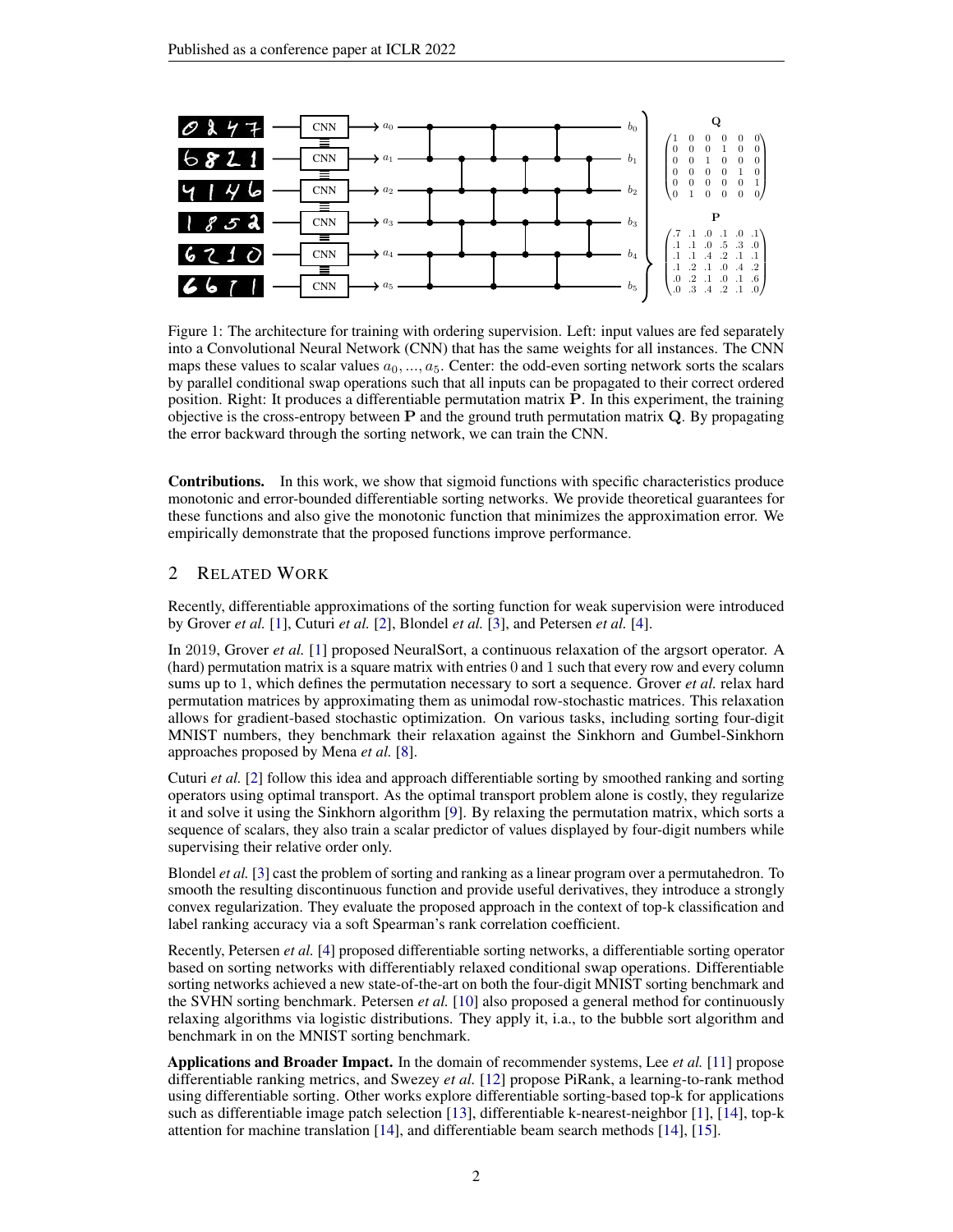# 3 BACKGROUND: SORTING NETWORKS

Sorting networks have a long tradition in computer science since the 1950s [\[5\]](#page-9-4). They are highly parallel data-oblivious sorting algorithms. They are based on so-called conditional pairwise swap operators that map two inputs to two outputs and ensure that these outputs are in a specific order. This is achieved by simply passing through the inputs if they are already in the desired order and swapping them otherwise. The order of executing conditional swaps is independent of the input values, which makes them data-oblivious. Conditional swap operators can be implemented using only min and max. That is, if the inputs are a and b and the outputs a' and b', a swap operator ensures  $a' \leq b'$ and can easily be formalized as  $a' = min(a, b)$  and  $b' = max(a, b)$ . Examples of sorting nets are the odd-even network [\[16\]](#page-9-15), which alternatingly swaps odd and even wires with their successors, and the bitonic network [\[17\]](#page-9-16), which repeatedly merges and sorts bitonic sequences. While the odd-even network requires  $n$  layers, the bitonic network uses the divide-and-conquer principle to sort within only  $(\log_2 n)(1 + \log_2 n)/2$  layers.

Note that, while they are similar in name, sorting networks are *not* neural networks that sort.

#### 3.1 DIFFERENTIABLE SORTING NETWORKS

In the following, we recapitulate the core concepts of differentiable sorting networks [\[4\]](#page-9-3). An example of an odd-even sorting network is shown in the center of Figure [1.](#page-1-0) Here, odd and even neighbors are conditionally swapped until the entire sequence is sorted. Each conditional swap operation can be defined in terms of min and max as detailed above. These operators can be relaxed to differentiable  $min$  and  $max$ . Note that we denote the differentiable relaxations in *italic* font and their hard counterparts in roman font. Note that the differentiable relaxations min and max are different from the commonly used softmin and softmax, which are relaxations of argmin and argmax [\[18\]](#page-9-17).

One example for such a relaxation of min and max is the logistic relaxation

$$
min_{\sigma}(a,b) = a \cdot \sigma(b-a) + b \cdot \sigma(a-b) \quad \text{and} \quad max_{\sigma}(a,b) = a \cdot \sigma(a-b) + b \cdot \sigma(b-a) \tag{1}
$$

where  $\sigma$  is the logistic sigmoid function with inverse temperature  $\beta > 0$ :

$$
\sigma: x \mapsto \frac{1}{1 + e^{-\beta x}}.\tag{2}
$$

Any layer of a sorting network can also be represented as a relaxed and doubly-stochastic permutation matrix. Multiplying these (layer-wise) permutation matrices yields a (relaxed) total permutation matrix P. Multiplying P with an input x yields the differentiably sorted vector  $\hat{x} = Px$ , which is also the output of the differentiable sorting network. Whether it is necessary to compute P, or whether  $\hat{x}$  suffices, depends on the specific application. For example, for a cross-entropy ranking / sorting loss as used in the experiments in Section [6,](#page-7-0) **P** can be used to compute the cross-entropy to a ground truth permutation matrix Q.

In the next section, we build on these concepts to introduce monotonic differentiable sorting networks, i.e., all differentiably sorted outputs  $\hat{x}$  are non-decreasingly monotonic in all inputs x.

# 4 MONOTONIC DIFFERENTIABLE SORTING NETWORKS

In this section, we start by introducing definitions and building theorems upon them. In Section [4.2,](#page-4-0) we use these definitions and properties to discuss different relaxations of sorting networks.

#### 4.1 THEORY

We start by defining sigmoid functions and will then use them to define continuous conditional swaps.

Definition 1 (Sigmoid Function). *We define a (unipolar) sigmoid (i.e., s-shaped) function as a continuous monotonically non-decreasing odd-symmetric (around*  $\frac{1}{2}$ ) function  $f$  with

$$
f: \mathbb{R} \to [0,1]
$$
 with  $\lim_{x \to -\infty} f(x) = 0$  and  $\lim_{x \to \infty} f(x) = 1$ .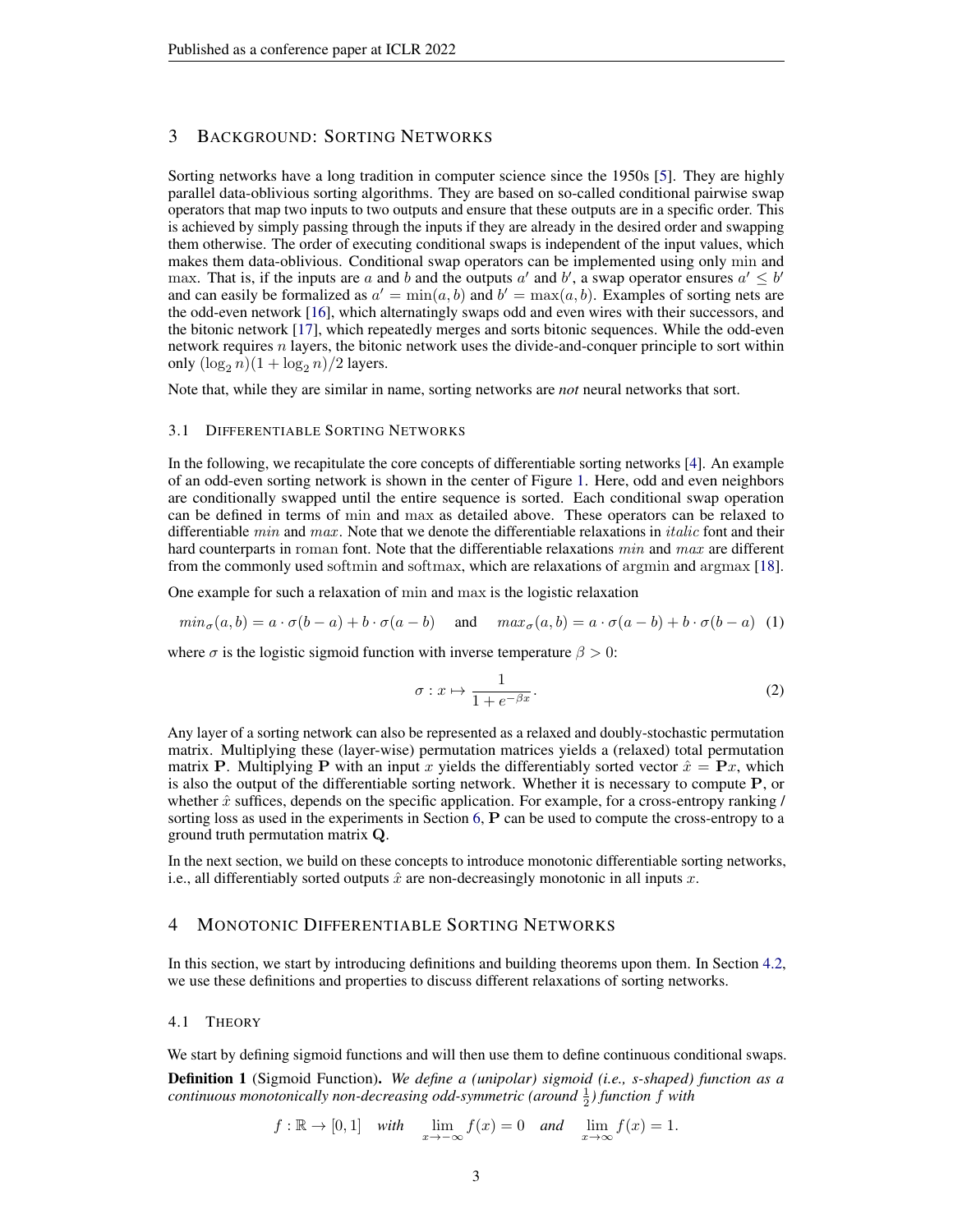Definition 2 (Continuous Conditional Swaps). *Following [\[4\]](#page-9-3), we define a continuous conditional swap in terms of a sigmoid function*  $f : \mathbb{R} \to [0, 1]$  *as* 

$$
min_f(a, b) = a \cdot f(b - a) + b \cdot f(a - b), \qquad max_f(a, b) = a \cdot f(a - b) + b \cdot f(b - a), \tag{3}
$$

$$
argmin_{f}(a,b) = (f(b-a), \quad f(a-b)), \quad argmax_{f}(a,b) = (f(a-b), \quad f(b-a)).
$$
 (4)

We require a continuous odd-symmetric sigmoid function to preserve most of the properties of min and max while also making *argmin* and *argmax* continuous as shown in Supplementary Material [B.](#page-11-0) In the following, we establish doubly-stochasticity and differentiability of P, which are important properties for differentiable sorting and ranking operators.

Lemma 3 (Doubly-Stochasticity and Differentiability of P). *(i) The relaxed permutation matrix* P*, produced by a differentiable sorting network, is doubly-stochastic. (ii)* P *has the same differentiability as* f*, e.g., if* f *is continuously differentiable in the input,* P *will be continuously differentiable in the input to the sorting network. If* f *is differentiable almost everywhere (a.e.),* P *will be diff. a.e.*

*Proof.* (i) For each conditional swap between two elements i, j, the relaxed permutation matrix is 1 at the diagonal except for rows i and j: at points i, i and j, j the value is  $v \in [0, 1]$ , at points i, j and j, i the value is  $1 - v$  and all other entries are 0. This is doubly-stochastic as all rows and columns add up to 1 by construction. As the product of doubly-stochastic matrices is doubly-stochastic, the relaxed permutation matrix P, produced by a differentiable sorting network, is doubly-stochastic.

(ii) The composition of differentiable functions is differentiable and the addition and multiplication of differentiable functions is also differentiable. Thus, a sorting network is differentiable if the employed sigmoid function is differentiable. "Differentiable" may be replaced with any other form of differentiability, such as "differentiable a.e." Ш

Now that we have established the ingredients to differentiable sorting networks, we can focus on the monotonicity of differentiable sorting networks.

Definition 4 (Monotonic Continuous Conditional Swaps). *We say* f *produces monotonic conditional swaps if*  $min_f(x, 0)$  *is non-decreasingly monotonic in x, i.e.,*  $min'_f(x, 0) \ge 0$  *for all x.* 

It is sufficient to define it w.l.o.g. in terms of  $min<sub>f</sub>(x, 0)$  due to its commutativity, stability, and odd-symmetry of the operators (cf. Supplementary Material [B\)](#page-11-0).

<span id="page-3-1"></span>Theorem 5 (Monotonicity of Continuous Conditional Swaps). *A continuous conditional swap (in terms of a differentiable sigmoid function* f*) being non-decreasingly monotonic in all arguments and outputs requires that the derivative of*  $f$  *decays no faster than*  $1/x^2$ , *i.e.*,

<span id="page-3-0"></span>
$$
f'(x) \in \Omega\left(\frac{1}{x^2}\right). \tag{5}
$$

*Proof.* We show that Equation [5](#page-3-0) is a necessary criterion for monotonicity of the conditional swap. Because f is a continuous sigmoid function with  $f : \mathbb{R} \to [0, 1]$ ,  $min_f(x, 0) = f(-x) \cdot x > 0$  for some  $x > 0$ . Thus, montononicity of  $min_f(x, 0)$  implies  $\limsup_{x\to\infty} min_f(x, 0) > 0$  (otherwise the value would decrease again from a value  $> 0$ .) Thus,

$$
\lim_{x \to \infty} \min_{f}(x, 0) = \lim_{x \to \infty} f(-x) \cdot x = \lim_{x \to \infty} \frac{f(-x)}{1/x} \stackrel{\text{(L'Hôpital's rule)}}{=} \lim_{x \to \infty} \frac{-f'(-x)}{-1/x^2}
$$
(6)

$$
= \lim_{x \to \infty} \frac{f'(-x)}{1/x^2} = \lim_{x \to \infty} \frac{f'(x)}{1/x^2} = \limsup_{x \to \infty} \frac{f'(x)}{1/x^2} > 0 \Longleftrightarrow f'(x) \in \Omega\left(\frac{1}{x^2}\right). \tag{7}
$$

assuming  $\lim_{x\to\infty} \frac{f'(x)}{1/x^2}$  exists. Otherwise, it can be proven analogously via a proof by contradiction.  $\Box$ 

Corollary 6 (Monotonic Sorting Networks). *If the individual conditional swaps of a sorting network are monotonic, the sorting network is also monotonic.*

*Proof.* If single layers g, h are non-decreasingly monotonic in all arguments and outputs, their composition  $h \circ g$  is also non-decreasingly monotonic in all arguments and outputs. Thus, a network of arbitrarily many layers is non-decreasingly monotonic. □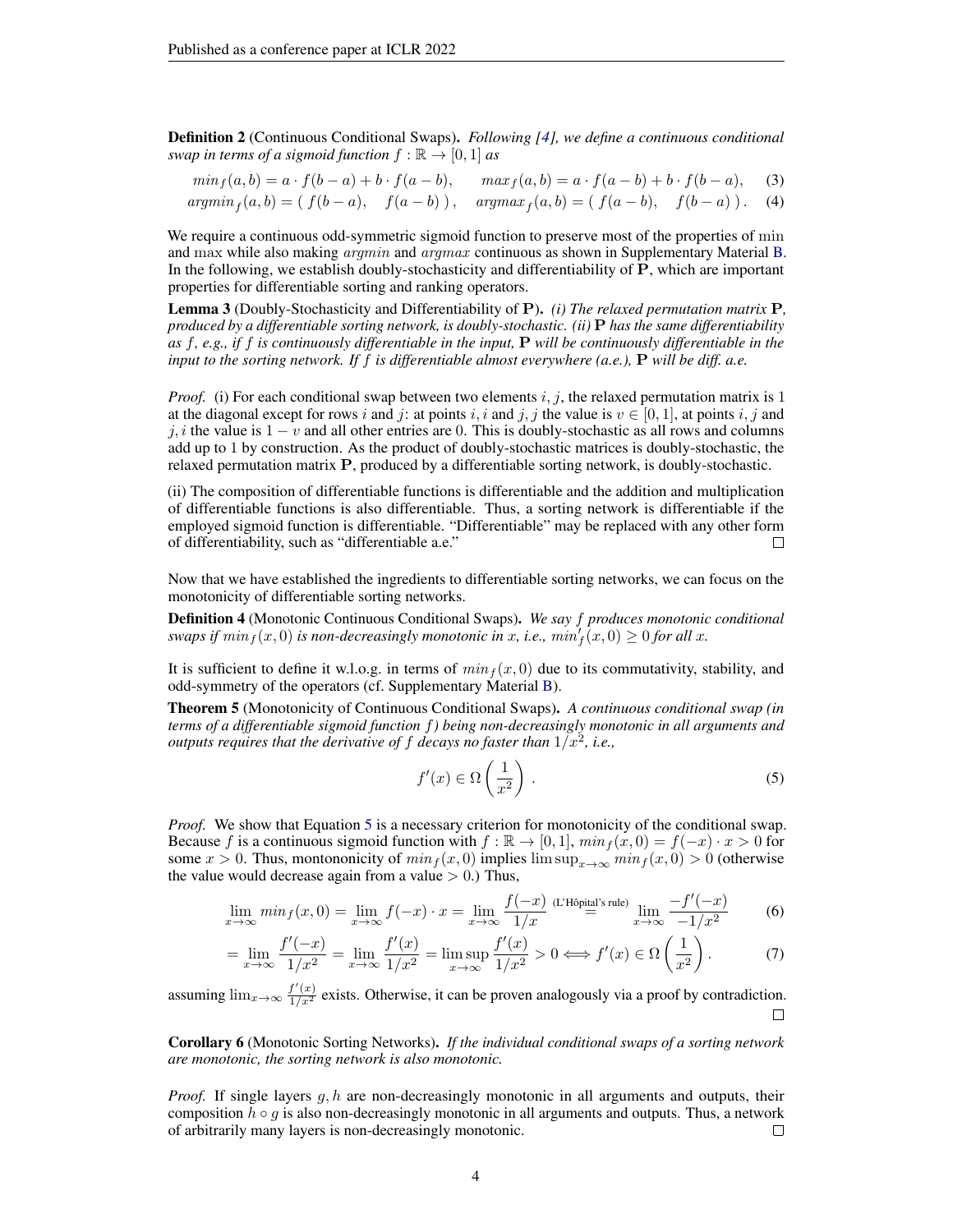Above, we formalized the property of monotonicity. Another important aspect is whether the error of the differentiable sorting network is bounded. It is very desirable to have a bounded error because without bounded errors the result of the differentiable sorting network diverges from the result of the hard sorting function. Minimizing this error is desirable.

Definition 7 (Error-Bounded Continuous Conditional Swaps). *A continuous conditional swap has a bounded error if and only if*  $\sup_x \min_f (x, 0) = c$  *is finite. The continuous conditional swap is therefore said to have an error bounded by* c*.*

It is sufficient to define it w.l.o.g. in terms of  $min<sub>f</sub>(x, 0)$  due to its commutativity, stability, and odd-symmetry of the operators (cf. Supplementary Material [B\)](#page-11-0). In general, for better comparability between functions, we assume a Lipschitz continuous function f with Lipschitz constant 1.

<span id="page-4-1"></span>Theorem 8 (Error-Bounds of Continuous Conditional Swaps). *(i) A differentiable continuous conditional swap has a bounded error if*

$$
f'(x) \in \mathcal{O}\left(\frac{1}{x^2}\right). \tag{8}
$$

*(ii) If it is additionally monotonic, the error-bound can be found as*  $\lim_{x\to\infty} \min_f(x,0)$  *and additionally the error is bound only if Equation [8](#page-4-1) holds.*

*Proof.* (i) W.l.o.g. we consider  $x > 0$ . Let  $g(z) := f(-1/z)$ ,  $g(0) = 0$ . Thus,  $g'(z) = 1/z^2$ .  $f'(-1/z) \leq c$  according to Equation [8.](#page-4-1) Thus,  $g(z) = g(0) + \int_0^z g'(t)dt \leq c \cdot z$ . Therefore,  $f(-1/z) \leq c \cdot z \implies 1/z \cdot f(-1/z) \leq c$  and with  $x = 1/z \implies x \cdot f(-x) = min_f(x, 0) \leq c$ .

(ii) Let  $min_f (x, 0)$  be monotonic and bound by  $min_f (x, 0) \le c$ . For  $x > 0$  and  $h(x) := min_f (x, 0)$ ,

$$
h'(x) = -x \cdot f'(-x) + f(-x) \implies x^2 f'(-x) = -xh'(x) + x \cdot f(-x) \le x \cdot f(-x) \le c. \tag{9}
$$
  
And thus  $f'(x) \in \mathcal{O}\left(\frac{1}{x^2}\right)$ .

Theorem 9 (Error-Bounds of Diff. Sorting Networks). *If the error of individual conditional swaps of a sorting network is bounded by*  $\epsilon$  *and the network has*  $\ell$  *layers, the total error is bounded by*  $\epsilon \cdot \ell$ *.* 

*Proof.* For the proof, cf. Supplementary Material [D.](#page-14-0)

$$
\qquad \qquad \Box
$$

**Discussion.** Monotonicity is highly desirable as otherwise adverse effects such as an input requiring to be decreased to increase the output can occur. In gradient-based training, non-mononicity is problematic as it produces gradients with the opposite sign. In addition, as monotonicity is also given in hard sorting networks, it is desirable to preserve this property in the relaxation. Further, monotonic differentiable sorting networks are quasiconvex and quasiconcave as any monotonic function is both quasiconvex and quasiconcave, which leads to favorable convergence rates [\[6\]](#page-9-5). Bounding and reducing the deviation from its hard counterpart reduces the relaxation error, and thus is desirable.

#### <span id="page-4-0"></span>4.2 SIGMOID FUNCTIONS

Above, we have specified the space of functions for the differentiable swap operation, as well as their desirable properties. In the following, we discuss four notable candidates as well as their properties. The properties of these functions are visualized in Figures [2](#page-6-0) and [3](#page-6-2) and an overview over their properties is given in Table [1.](#page-5-0)

Logistic distributions. The first candidate is the logistic sigmoid function (the CDF of a logistic distribution) as proposed in [\[4\]](#page-9-3):

<span id="page-4-2"></span>
$$
\sigma(x) = \text{CDF}_{\mathcal{L}}(\beta x) = \frac{1}{1 + e^{-\beta x}}
$$
\n(10)

This function is the de-facto default sigmoid function in machine learning. It provides a continuous, error-bounded, and Lipschitz continuous conditional swap. However, for the logistic function, monotonicity is not given, as displayed in Figure [2.](#page-6-0)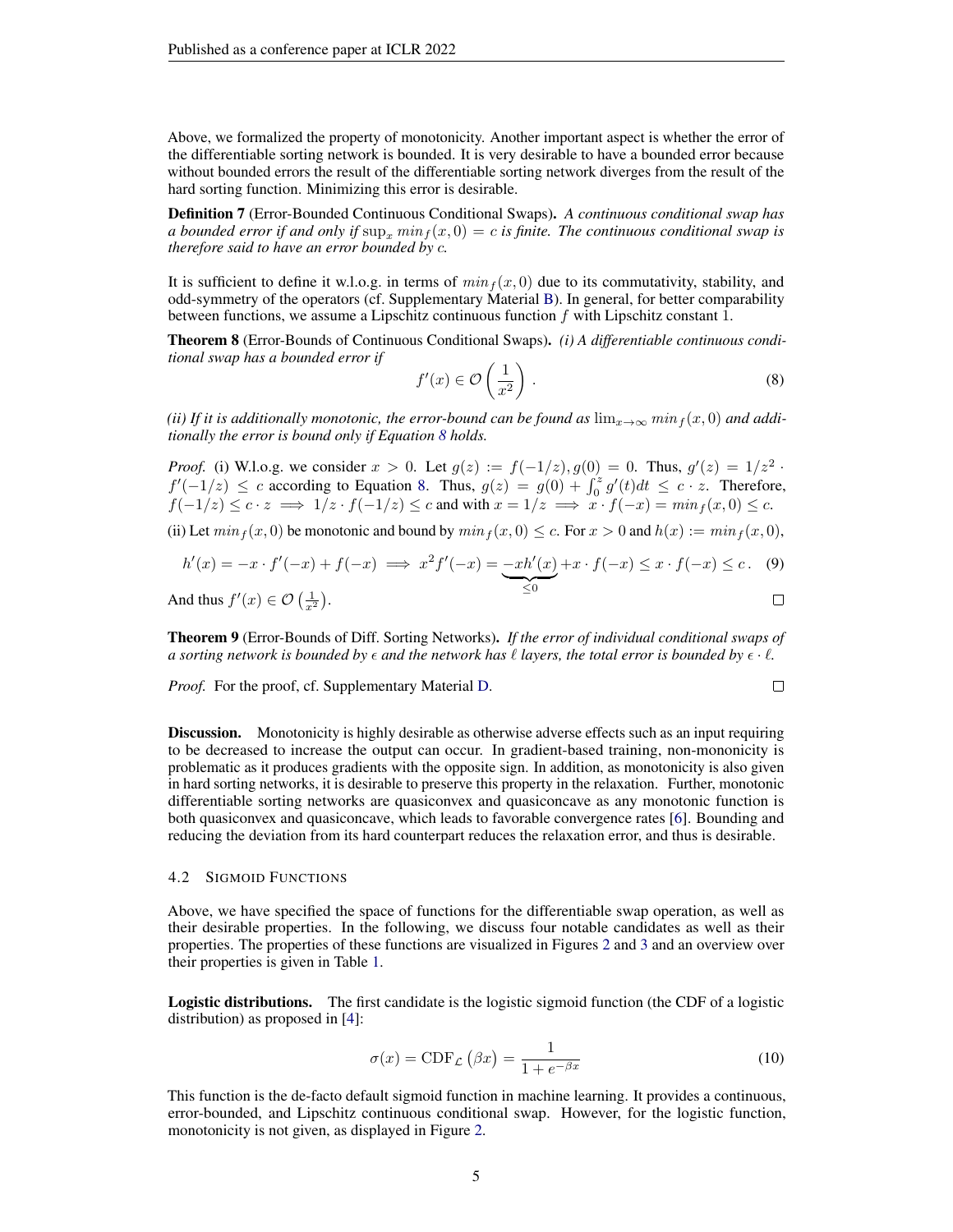| Function          | $f$ (CDF) | $f'$ (PDF) | Eq.  | Mono. Bounded Error                          |  |  |
|-------------------|-----------|------------|------|----------------------------------------------|--|--|
| $\sigma$          |           |            | (10) | $\chi \qquad \sqrt{\alpha} .0696/\alpha)$    |  |  |
| $f_{\mathcal{R}}$ |           |            |      | (11) $\checkmark$ $(1/4/\alpha)$             |  |  |
| $f_{\mathcal{C}}$ |           |            | (12) | $\checkmark$ $\checkmark$ $(1/\pi^2/\alpha)$ |  |  |
| JΟ                |           |            | (13) | $\checkmark$ (1/16/ $\alpha$ )               |  |  |

<span id="page-5-0"></span>Table 1: For each function, we display the *function*, its *derivative*, and indicate whether the respective relaxed sorting network is *monotonic* and has a *bounded error*.

Reciprocal Sigmoid Function. To obtain a function that yields a monotonic as well as errorbound differentiable sorting network, a necessary criterion is  $f'(x) \in \Theta(1/x^2)$  (the intersection of Equations [5](#page-3-0) and [8.](#page-4-1)) A natural choice is, therefore,  $f'_{\mathcal{R}}(x) = \frac{1}{(2|x|+1)^2}$ , which produces

<span id="page-5-2"></span><span id="page-5-1"></span>
$$
f_{\mathcal{R}}(x) = \int_{-\infty}^{x} \frac{1}{(2\beta|t|+1)^2} dt = \frac{1}{2} \frac{2\beta x}{1 + 2\beta|x|} + \frac{1}{2}.
$$
 (11)

 $f_{\mathcal{R}}$  fulfills all criteria, i.e., it is an adequate sigmoid function and produces monotonic and error-bound conditional swaps. It has an  $\epsilon$ -bounded-error of  $\epsilon = 0.25$ . It is also an affine transformation of the elementary bipolar sigmoid function  $x \mapsto \frac{x}{|x|+1}$  $x \mapsto \frac{x}{|x|+1}$  $x \mapsto \frac{x}{|x|+1}$ . Properties of this function are visualized in Table 1 and Figures [2](#page-6-0) and [3.](#page-6-2) Proofs for monotonicity can be found in Supplementary Material [D.](#page-14-0)

Cauchy distributions. By using the CDF of the Cauchy distribution, we maintain montonicity while reducing the error-bound to  $\epsilon = 1/\pi^2 \approx 0.101$ . It is defined as

$$
f_{\mathcal{C}}(x) = \text{CDF}_{\mathcal{C}}\left(\beta x\right) = \frac{1}{\pi} \int_{-\infty}^{x} \frac{\beta}{1 + (\beta t)^2} dt = \frac{1}{\pi} \arctan\left(\beta x\right) + \frac{1}{2}
$$
(12)

In the experimental evaluation, we find that tightening the error improves the performance.

Optimal Monotonic Sigmoid Function. At this point, we are interested in the monotonic swap operation that minimizes the error-bound. Here, we set 1*-Lipschitz continuity* again as a requirement to make different relaxations of conditional swaps comparable. We show that  $f_{\mathcal{O}}$  is the best possible sigmoid function achieving an error-bound of only  $\epsilon = 1/16$ 

<span id="page-5-3"></span>Theorem 10 (Optimal Sigmoid Function). *The optimal sigmoid function minimizing the error-bound, while producing a monotonic and* 1*-Lipschitz continuous (with*  $\beta = 1$ ) conditional swap operation, is

$$
f_{\mathcal{O}}(x) = \begin{cases} -\frac{1}{16\beta x} & \text{if } \beta x < -\frac{1}{4}, \\ 1 - \frac{1}{16\beta x} & \text{if } \beta x > +\frac{1}{4}, \\ \beta x + \frac{1}{2} & \text{otherwise.} \end{cases}
$$
(13)

*Proof.* Given the above conditions, the optimal sigmoid function is uniquely determined and can easily be derived as follows: Due to stability, it suffices to consider  $min_f(x, 0) = x \cdot f(-x)$  or  $max<sub>f</sub>(0, x) = -x \cdot f(x)$ . Due to symmetry and inversion, it suffices to consider  $min<sub>f</sub>(x, 0) =$  $x \cdot f(-x)$  for  $x > 0$ .

Since  $\min(x, 0) = 0$  for  $x > 0$ , we have to choose f in such a way as to make  $\min_f(x, 0) = x \cdot f(-x)$ as small as possible, but not negative. For this,  $f(-x)$  must be made as small as possible. Since we know that  $\hat{f}(0) = \frac{1}{2}$  and we are limited to functions f that are Lipschitz continuous with  $\alpha = 1$ ,  $f(-x)$  cannot be made smaller than  $\frac{1}{2} - x$ , and hence  $min_f(x, 0)$  cannot be made smaller than  $x \cdot (\frac{1}{2} - x)$ . To make  $min_f(x, 0)$  as small as possible, we have to follow  $x \cdot (\frac{1}{2} - x)$  as far as possible (i.e., to values  $x$  as large as possible). Monotonicity requires that this function can be followed only up to  $x = \frac{1}{4}$ , at which point we have  $min_f(\frac{1}{4}, 0) = \frac{1}{4}(\frac{1}{2} - \frac{1}{4}) = \frac{1}{16}$ . For larger x, that is, for  $x > \frac{1}{4}$ , the value of  $x \cdot (\frac{1}{2} - x)$  decreases again and hence the functional form of the sigmoid function f has to change at  $x = \frac{1}{4}$  to remain monotonic.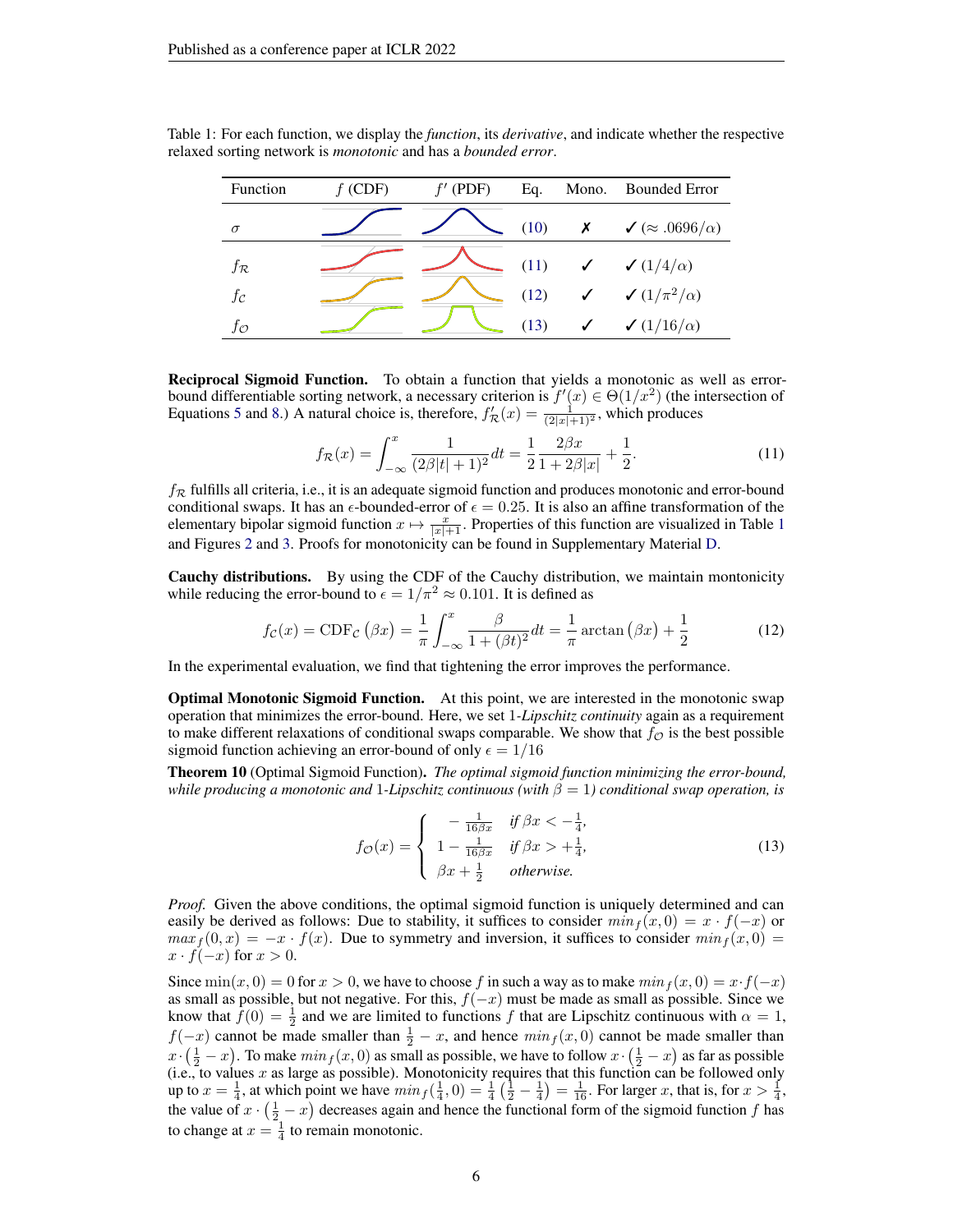The best that can be achieved for  $x > \frac{1}{4}$  is to make it constant, as it must not decrease (due to monotonicity) and should not increase (to minimize the deviation from the crisp / hard version). That is,  $min_f(x, 0) = \frac{1}{16}$  for  $x > \frac{1}{4}$ . It follows  $x \cdot f(-x) = \frac{1}{16}$  and hence  $f(-x) = \frac{1}{16x}$  for  $x > \frac{1}{4}$ . Note that, if the transition from the linear part to the hyperbolic part were at  $|x| < \frac{1}{4}$ , the function would not be Lipschitz continuous with  $\alpha = 1$ .

An overview of the selection of sigmoid functions we consider is shown in Table [1.](#page-5-0) Note how  $f_{\mathcal{R}}$ ,  $f_{\mathcal{C}}$ and  $f_{\mathcal{O}}$  in this order get closer to  $x + \frac{1}{2}$  (the gray diagonal line) and hence steeper in their middle part. This is reflected by a widening region of values of the derivatives that are close to or even equal to 1.

Table [1](#page-5-0) also indicates whether a sigmoid function yields a *monotonic* swap operation or not, which is vi-sualized in Figure [2:](#page-6-0) clearly  $\sigma$ -based sorting networks are not monotonic, while all others are. It also states whether the *error is bounded*, which for a monotonic swap operation means  $\lim_{x\to\infty} min_f(x, 0) < \infty$ , and gives their bound relative to the Lipschitz constant  $\alpha$ .

Figure [3](#page-6-2) displays the loss for a sorting network with  $n = 3$  inputs. We project the hexagon-shaped 3-value permutahedron onto the  $x-y$ -plane, while the  $z$ -axis indicates the loss. Note that, at the rightmost point

 $(1, 2, 3)$ , the loss is 0 because all elements are in the correct order, while at the left front  $(2, 3, 1)$  and rear  $(3, 1, 2)$ the loss is at its maximum because all elements are at the wrong positions. Along the red center line, the loss rises logarithmic for the optimal sigmoid function on the right. Note that the monotonic sigmoid functions produce a loss that is larger when more elements are in the wrong order. For the logistic function,  $(3, 2, 1)$  has the same loss as  $(2, 3, 1)$  even though one of the ranks is correct at  $(3, 2, 1)$ , while for  $(2, 3, 1)$  all three ranks are incorrect.

<span id="page-6-0"></span>

Figure 2:  $min<sub>f</sub>(x, 0)$  for different sigmoid functions  $f$ ; color coding as in Table [1.](#page-5-0)

<span id="page-6-2"></span>

Figure 3: Loss for a 3-wire odd-even sorting network, drawn over a permutahedron projected onto the  $x-y$ -plane. For logistic sigmoid (left) and optimal sigmoid (right).

### 5 MONOTONICITY OF OTHER DIFFERENTIABLE SORTING OPERATORS

For the special case of  $n = 2$ , i.e., for sorting two elements, *NeuralSort* [\[1\]](#page-9-0) and *Relaxed Bubble sort* [\[10\]](#page-9-9) are equivalent to differentiable sorting networks with the logistic sigmoid function. Thus, it is non-monotonic, as displayed in Figure [4.](#page-6-1)

For the *Sinkhorn sorting algorithm* [\[2\]](#page-9-1), we can simply construct an example of non-monotonicity by keeping one value fixed, e.g., at zero, and varying the second value  $(x)$  as in Figure [4](#page-6-1) and displaying the minimum. Notably, for the case of  $n = 2$ , this function is numerically equal to NeuralSort and differentiable sorting networks with the logistic function.

For *fast sort* [\[3\]](#page-9-2), we follow the same principle and find that it is indeed monotonic (in this example); however, the error is unbounded, which is undesirable.

<span id="page-6-1"></span>

Figure 4:  $min(x, 0)$  for Sinkhorn sort (red), NeuralSort (red), Relaxed Bubble sort (red), diffsort with logistic sigmoid (red), diffsort with activation replacement trick (purple), and Fast Sort (orange).

For *differentiable sorting networks*, Petersen *et al.* [\[4\]](#page-9-3) proposed to extend the sigmoid function by the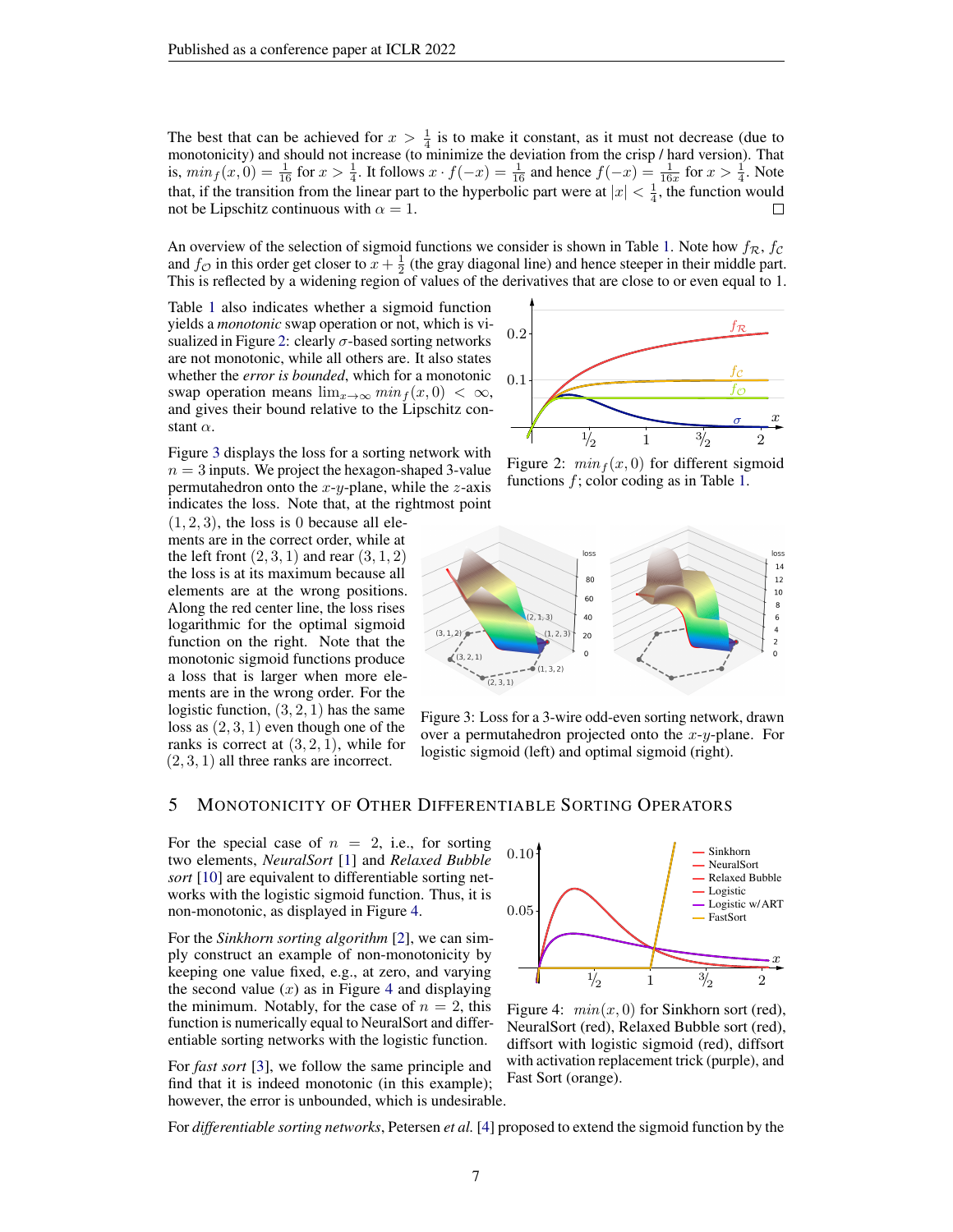activation replacement trick, which avoids extensive blurring as well as vanishing gradients. They apply the activation replacement trick  $\varphi$  before feeding the values into the logistic sigmoid function; thus, the sigmoid function is effectively  $\sigma \circ \varphi$ . Here,  $\varphi: x \mapsto \frac{x}{|x|^{\lambda}+\epsilon}$  where  $\lambda \in [0,1]$  and  $\epsilon \approx 10^{-10}$ . Here, the asymptotic character of  $\sigma \circ \varphi$  does not fulfill the requirement set by Theorem [5,](#page-3-1) and is thereby non-monotonic as also displayed in Figure [4](#page-6-1) (purple).

We summarize monotonicity and error-boundness for all differentiable sorting functions in Table [2.](#page-7-1)

### <span id="page-7-1"></span>Table 2: For each differentiable sorting operator, whether it is monotonic (M), and whether it has a bounded error (BE).

| Method                 |                        | М | BE. |
|------------------------|------------------------|---|-----|
| <b>NeuralSort</b>      |                        | х |     |
| Sinkhorn Sort          |                        | Х |     |
| <b>Fast Sort</b>       |                        |   | х   |
| Relaxed Bubble Sort    |                        | х |     |
| Diff. Sorting Networks | $\sigma$               | х |     |
| Diff. Sorting Networks | $\sigma \circ \varphi$ | х |     |
| Diff. Sorting Networks | $f_{\mathcal{R}}$      |   |     |
| Diff. Sorting Networks | fc                     |   |     |
| Diff. Sorting Networks | $f_{\mathcal{O}}$      |   |     |

# <span id="page-7-0"></span>6 EMPIRICAL EVALUATION

To evaluate the properties of the proposed function as well as their practical impact in the context of sorting supervision, we evaluate them with respect to two standard benchmark datasets. The MNIST sorting dataset [\[1\]](#page-9-0)–[\[4\]](#page-9-3) consists of images of numbers from 0000 to 9999 composed of four MNIST digits [\[7\]](#page-9-6). Here, the task is training a network to produce a scalar output value for each image such that the ordering of the outputs follows the respective ordering of the images. Specifically, the metrics here are the proportion of full rankings correctly identified, and the proportion of individual element ranks correctly identified [\[1\]](#page-9-0). The same task can also be extended to the more realistic SVHN [\[19\]](#page-9-18) dataset with the difference that the images are already multi-digit numbers as shown in [\[4\]](#page-9-3).

Comparison to the State-of-the-Art. We first compare the proposed functions to other state-ofthe-art approaches using the same network architecture and training setup as used in previous works, as well as among themselves. The respective hyperparameters for each setting can be found in Supplementary Material [A.](#page-11-1) We report the results in Table [3.](#page-7-2) The proposed monotonic differentiable sorting networks outperform current state-of-the-art methods by a considerable margin. Especially for those cases where more samples needed to be sorted, the gap between monotonic sorting nets and other techniques grows with larger  $n$ . The computational complexity of the proposed method depends on the employed sorting network architecture leading to a complexity of  $\mathcal{O}(n^3)$  for odd-even networks and a complexity of  $\mathcal{O}(n^2 \log^2 n)$  for bitonic networks because all of the employed sigmoid functions can be computed in closed form. This leads to the same runtime as in [\[4\]](#page-9-3).

Comparing the three proposed functions among themselves, we observe that for odd-even networks on MNIST, the error-optimal function  $f_{\mathcal{O}}$  performs best. This is because here the approximation error is small. However, for the more complex bitonic sorting networks,  $f_c$  (Cauchy) performs better than  $f_{\mathcal{O}}$ . This is because  $f_{\mathcal{O}}$  does not provide a higher-order smoothness and is only  $C^1$  smooth, while the Cauchy function  $f_C$  is analytic and  $C^{\infty}$  smooth.

<span id="page-7-2"></span>Table 3: Results on the four-digit MNIST and SVHN tasks using the same architecture as previous works [\[1\]](#page-9-0)–[\[4\]](#page-9-3). The metric is the proportion of rankings correctly identified, and the value in parentheses is the proportion of individual element ranks correctly identified. All results are averaged over 5 runs. SVHN w/ $n = 32$  is omitted to reduce the carbon impact of the evaluation.

| <b>MNIST</b>                                                                                        | $n=3$                                                              | $n=5$                                                               | $n=7$                                                              | $n=9$                                                              | $n=15$                                                          | $n=32$                                           | $n=16$<br>(bitonic)                    | $n=32$<br>(bitonic)                 |
|-----------------------------------------------------------------------------------------------------|--------------------------------------------------------------------|---------------------------------------------------------------------|--------------------------------------------------------------------|--------------------------------------------------------------------|-----------------------------------------------------------------|--------------------------------------------------|----------------------------------------|-------------------------------------|
| NeuralSort<br>Sinkhorn Sort<br>Fast Sort & Rank<br>Diffsort (Logistic)<br>Diffsort (Log. w/ ART)    | 91.9(94.5)<br>92.8(95.0)<br>90.6(93.5)<br>92.0(94.5)<br>94.3(96.1) | 77.7(90.1)<br>81.1(91.7)<br>71.5(87.2)<br>77.2(89.8)<br>83.4 (92.6) | 61.0(86.2)<br>65.6(88.2)<br>49.7(81.3)<br>54.8(83.6)<br>71.6(90.0) | 43.4(82.4)<br>49.7(84.7)<br>29.0(75.2)<br>37.2(79.4)<br>56.3(86.7) | 9.7(71.6)<br>12.6(74.2)<br>2.8(60.9)<br>4.7(62.3)<br>23.5(79.4) | 0.0(38.8)<br>0.0(41.2)<br>0.0(56.3)<br>0.5(64.9) | 10.8(72.6)<br>19.0(77.5)               | 0.3(63.2)<br>0.8(63.0)              |
| $f_{\mathcal{R}}$ : Reciprocal Sigmoid<br>$f_c$ : Cauchy CDF<br>$f_{\mathcal{O}}$ : Optimal Sigmoid | 94.4(96.1)<br>94.2(96.0)<br>94.6(96.3)                             | 85.0(93.3)<br>84.9 (93.2)<br>85.0 (93.3)                            | 73.4 (90.7)<br>73.3(90.5)<br>73.6(90.7)                            | 60.8(88.1)<br>63.8(89.1)<br>62.2(88.5)                             | 30.2(81.9)<br>31.1(82.2)<br>31.8(82.3)                          | 1.0(66.8)<br>0.8(63.3)<br>1.4(67.9)              | 28.7(82.1)<br>29.0(82.1)<br>28.4(81.9) | 1.3(68.0)<br>1.6(68.1)<br>1.4(67.7) |
| <b>SVHN</b>                                                                                         | $n=3$                                                              | $n=5$                                                               | $n=7$                                                              | $n=9$                                                              | $n=15$                                                          |                                                  | $n=16$<br>(bitonic)                    |                                     |
| Diffsort (Logistic)<br>Diffsort (Log. w/ ART)                                                       | 76.3(83.2)<br>83.2(88.1)                                           | 46.0(72.7)<br>64.1(82.1)                                            | 21.8(63.9)<br>43.8(76.5)                                           | 13.5(61.7)<br>24.2(69.6)                                           | 0.3(45.9)<br>2.4(56.8)                                          |                                                  | 1.2(50.6)<br>3.4(59.2)                 |                                     |
| $f_{\mathcal{R}}$ : Reciprocal Sigmoid<br>$f_c$ : Cauchy CDF<br>$f_{\mathcal{O}}$ : Optimal Sigmoid | 85.7 (89.8)<br>85.5(89.6)<br>86.0(90.0)                            | 68.8(84.2)<br>68.5(84.1)<br>67.5(83.5)                              | 53.3(80.0)<br>52.9(79.8)<br>53.1(80.0)                             | 40.0(76.3)<br>39.9(75.8)<br>39.1(76.0)                             | 13.2(66.0)<br>13.7(66.0)<br>13.2(66.3)                          |                                                  | 11.5(64.9)<br>12.2(65.6)<br>10.6(66.8) |                                     |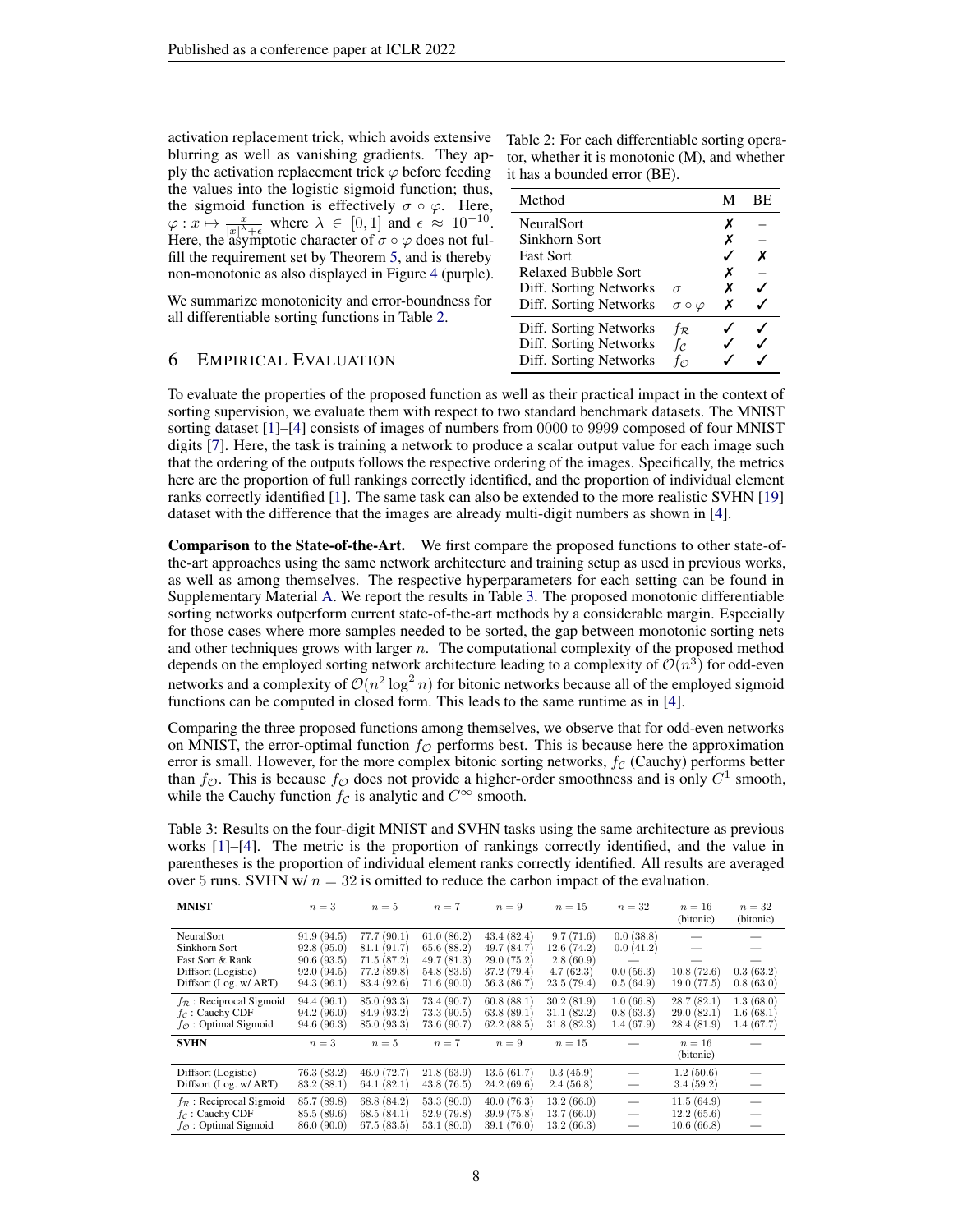<span id="page-8-0"></span>

Figure 5: Evaluating different sigmoid functions on the sorting MNIST task for ranges of different inverse temperatures  $\beta$ . The metric is the proportion of individual element ranks correctly identified. In all settings, the monotonic sorting networks clearly outperform the non-monotonic ones. Top: Odd-Even sorting networks with  $n = 3$  (left) and  $n = 15$  (right). Bottom:  $n = 32$  with an Odd-Even (left) and a Bitonic network (right). For small  $n$ , such as 3, Cauchy performs best because it has a low error but is smooth at the same time. For larger  $n$ , such as 15 and 32, the optimal sigmoid function (wrt. error)  $f_{\mathcal{O}}$  performs better because it, while not being smooth, has the smallest possible approximation error which is more important for deeper networks. For the bitonic network with its more complex structure at  $n = 32$  (bottom right), the reciprocal sigmoid  $f_{\mathcal{R}}$  performs best.

Evaluation of Inverse Temperature  $β$ . To further understand the behavior of the proposed monotonic functions compared to the logistic sigmoid function, we evaluate all sigmoid functions for different inverse temperatures  $\beta$  during training. We investigate four settings: odd-even networks for  $n \in \{3, 15, 32\}$  and a bitonic sorting network with  $n = 32$  on the MNIST data set. Notably, there are 15 layers in the bitonic sorting networks with  $n = 32$ , while the odd-even networks for  $n = 15$  also has 15 layers. We display the results of this evaluation in Figure [5.](#page-8-0) In Supplementary Material [C,](#page-12-0) we show an analogous figure with additional settings. Note that here, we train for only 50% of the training steps compared to Table [3](#page-7-2) to reduce the computational cost.

We observe that the optimal inverse temperature depends on the number of layers, rather than the overall number of samples  $n$ . This can be seen when comparing the peak accuracy of each function for the odd-even sorting network for different  $n$  and thus for different numbers of layers. The bitonic network for  $n = 32$  (bottom right) has the same number of layers as  $n = 15$  in the odd-even network (top right). Here, the peak performances for each sigmoid function fall within the same range, whereas the peak performances for the odd-even network for  $n = 32$  (bottom left) are shifted almost an order of magnitude to the right. For all configurations, the proposed sigmoid functions for monotonic sorting networks improve over the standard logistic sigmoid function, as well as the ART.

The source code of this work is publicly available at [github.com/Felix-Petersen/diffsort.](https://github.com/Felix-Petersen/diffsort)

# 7 CONCLUSION

In this work, we addressed and analyzed monotonicity and error-boundness in differentiable sorting and ranking operators. Specifically, we focussed on differentiable sorting networks and presented a family of sigmoid functions that preserve monotonicity and bound approximation errors in differentiable sorting networks. This makes the sorting functions quasiconvex, and we empirically observe that the resulting method outperforms the state-of-the-art in differentiable sorting supervision.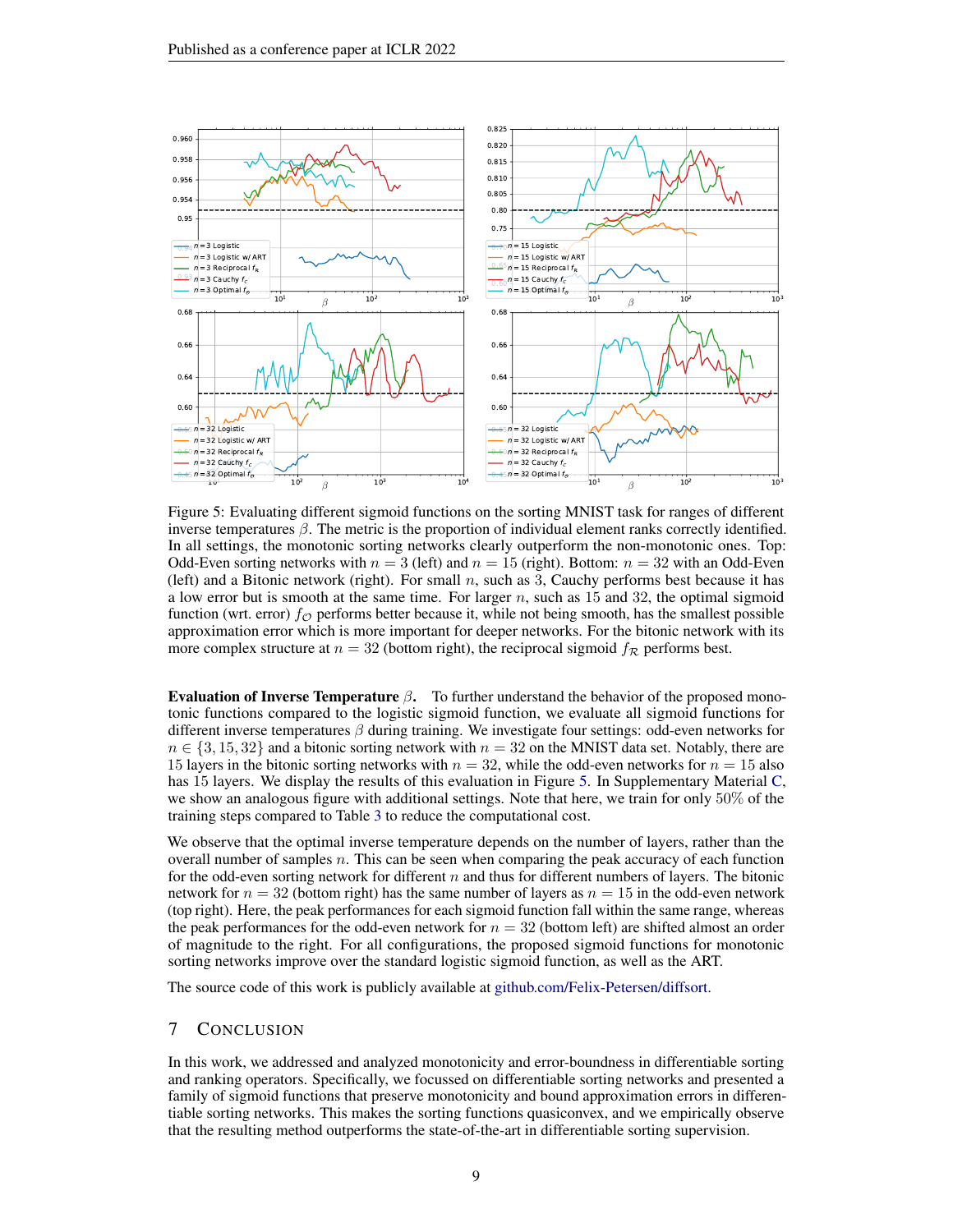#### ACKNOWLEDGMENTS & FUNDING DISCLOSURE

We warmly thank Robert Denk for helpful discussions. This work was supported by the Goethe Center for Scientific Computing (G-CSC) at Goethe University Frankfurt, the IBM-MIT Watson AI Lab, the DFG in the Cluster of Excellence EXC 2117 "Centre for the Advanced Study of Collective Behaviour" (Project-ID 390829875), and the Land Salzburg within the WISS 2025 project IDA-Lab (20102-F1901166-KZP and 20204-WISS/225/197-2019).

#### REPRODUCIBILITY STATEMENT

We made the source code and experiments of this work publicly available at [github.com/Felix-](https://github.com/Felix-Petersen/diffsort)[Petersen/diffsort](https://github.com/Felix-Petersen/diffsort) to foster future research in this direction. All data sets are publicly available. We specify all necessary hyperparameters for each experiment. We use the same model architectures as in previous works. We demonstrate how the choice of hyperparameter  $\beta$  affects the performance in Figure [5.](#page-8-0) Each experiment can be reproduced on a single GPU.

#### **REFERENCES**

- <span id="page-9-0"></span>[1] A. Grover, E. Wang, A. Zweig, and S. Ermon, "Stochastic Optimization of Sorting Networks via Continuous Relaxations," in *International Conference on Learning Representations (ICLR)*, 2019.
- <span id="page-9-1"></span>[2] M. Cuturi, O. Teboul, and J.-P. Vert, "Differentiable ranking and sorting using optimal transport," in *Proc. Neural Information Processing Systems (NeurIPS)*, 2019.
- <span id="page-9-2"></span>[3] M. Blondel, O. Teboul, Q. Berthet, and J. Djolonga, "Fast Differentiable Sorting and Ranking," in *Proc. Machine Learning Research (PMLR), International Conference on Machine Learning (ICML)*, 2020.
- <span id="page-9-3"></span>[4] F. Petersen, C. Borgelt, H. Kuehne, and O. Deussen, "Differentiable sorting networks for scalable sorting and ranking supervision," in *Proc. Machine Learning Research (PMLR), International Conference on Machine Learning (ICML)*, 2021.
- <span id="page-9-4"></span>[5] D. E. Knuth, *The Art of Computer Programming, Volume 3: Sorting and Searching (2nd Ed.)* Addison Wesley, 1998.
- <span id="page-9-5"></span>[6] K. C. Kiwiel, "Convergence and efficiency of subgradient methods for quasiconvex minimization," *Mathematical Programming*, vol. 90, 2001.
- <span id="page-9-6"></span>[7] Y. LeCun, C. Cortes, and C. Burges, "Mnist handwritten digit database," 2010. [Online]. Available: <http://yann.lecun.com/exdb/mnist>.
- <span id="page-9-7"></span>[8] G. Mena, D. Belanger, S. Linderman, and J. Snoek, "Learning latent permutations with gumbel-sinkhorn networks," in *International Conference on Learning Representations (ICLR)*, 2018.
- <span id="page-9-8"></span>[9] M. Cuturi, "Sinkhorn distances: Lightspeed computation of optimal transport," in *Proc. Neural Information Processing Systems (NeurIPS)*, 2013.
- <span id="page-9-9"></span>[10] F. Petersen, C. Borgelt, H. Kuehne, and O. Deussen, "Learning with algorithmic supervision via continuous relaxations," in *Proc. Neural Information Processing Systems (NeurIPS)*, 2021.
- <span id="page-9-10"></span>[11] H. Lee, S. Cho, Y. Jang, J. Kim, and H. Woo, "Differentiable ranking metric using relaxed sorting for top-k recommendation," *IEEE Access*, 2021.
- <span id="page-9-11"></span>[12] R. Swezey, A. Grover, B. Charron, and S. Ermon, "Pirank: Learning to rank via differentiable sorting," in *Proc. Neural Information Processing Systems (NeurIPS)*, 2021.
- <span id="page-9-12"></span>[13] J.-B. Cordonnier, A. Mahendran, A. Dosovitskiy, D. Weissenborn, J. Uszkoreit, and T. Unterthiner, "Differentiable patch selection for image recognition," in *Proc. International Conference on Computer Vision and Pattern Recognition (CVPR)*, 2021.
- <span id="page-9-13"></span>[14] Y. Xie, H. Dai, M. Chen, B. Dai, T. Zhao, H. Zha, W. Wei, and T. Pfister, "Differentiable top-k with optimal transport," in *Proc. Neural Information Processing Systems (NeurIPS)*, 2020.
- <span id="page-9-14"></span>[15] K. Goyal, G. Neubig, C. Dyer, and T. Berg-Kirkpatrick, "A continuous relaxation of beam search for end-to-end training of neural sequence models," in *AAAI Conference on Artificial Intelligence*, 2018.
- <span id="page-9-15"></span>[16] A. N. Habermann, "Parallel neighbor-sort (or the glory of the induction principle)," 1972.
- <span id="page-9-16"></span>[17] K. E. Batcher, "Sorting networks and their applications," in *Proc. AFIPS Spring Joint Computing Conference (Atlantic City, NJ)*, 1968, pp. 307–314.
- <span id="page-9-17"></span>[18] I. J. Goodfellow, J. Pouget-Abadie, M. Mirza, B. Xu, D. Warde-Farley, S. Ozair, A. Courville, and Y. Bengio, "Generative adversarial networks," in *Proc. Neural Information Processing Systems (NeurIPS)*, 2014.
- <span id="page-9-18"></span>[19] Y. Netzer, T. Wang, A. Coates, A. Bissacco, B. Wu, and A. Y. Ng, "Reading digits in natural images with unsupervised feature learning," 2011.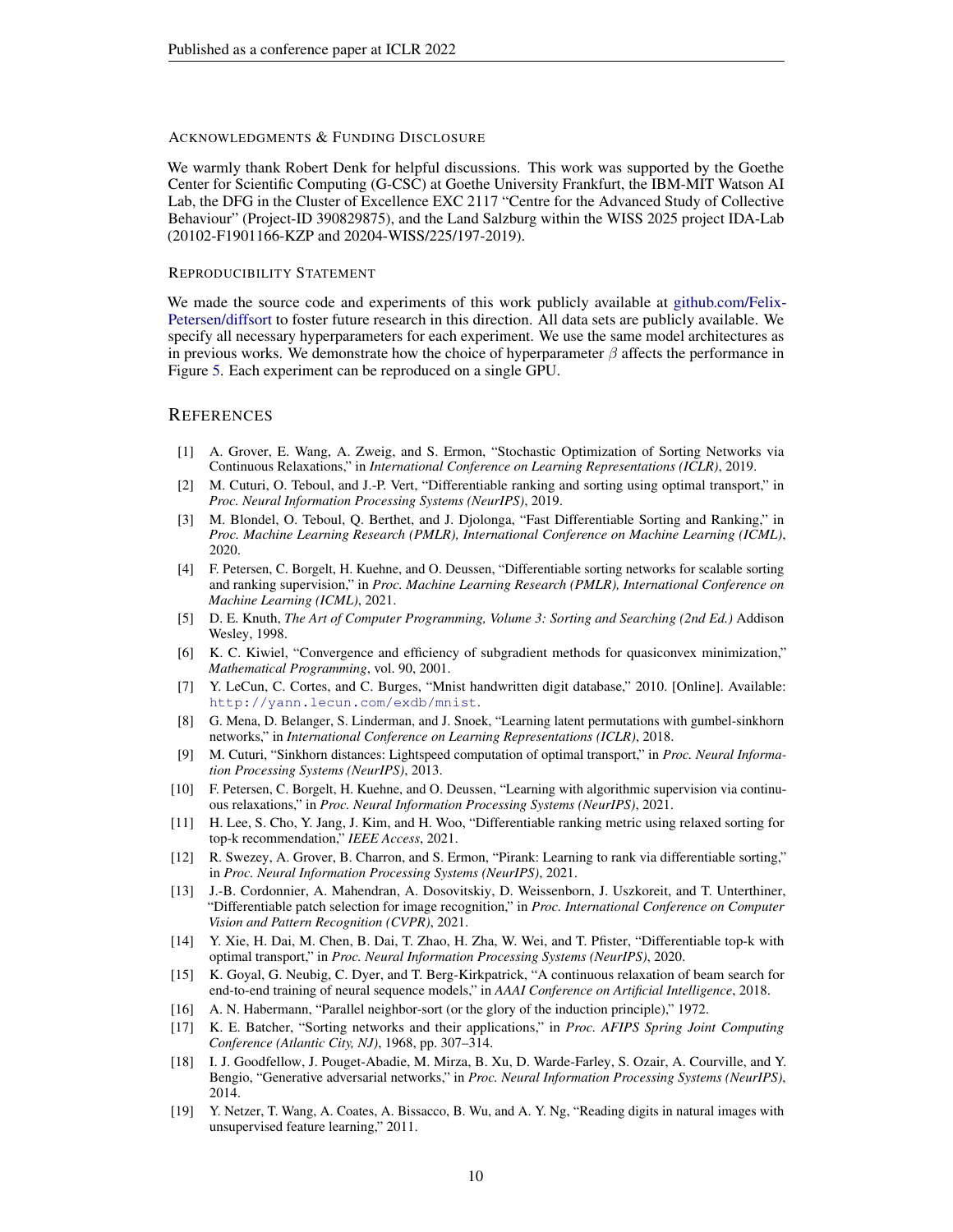- <span id="page-10-0"></span>[20] D. Kingma and J. Ba, "Adam: A method for stochastic optimization," in *International Conference on Learning Representations (ICLR)*, 2015.
- <span id="page-10-1"></span>[21] I. J. Goodfellow, Y. Bulatov, J. Ibarz, S. Arnoud, and V. Shet, "Multi-digit number recognition from street view imagery using deep convolutional neural networks," *Computing Research Repository (CoRR) in arXiv*, 2013.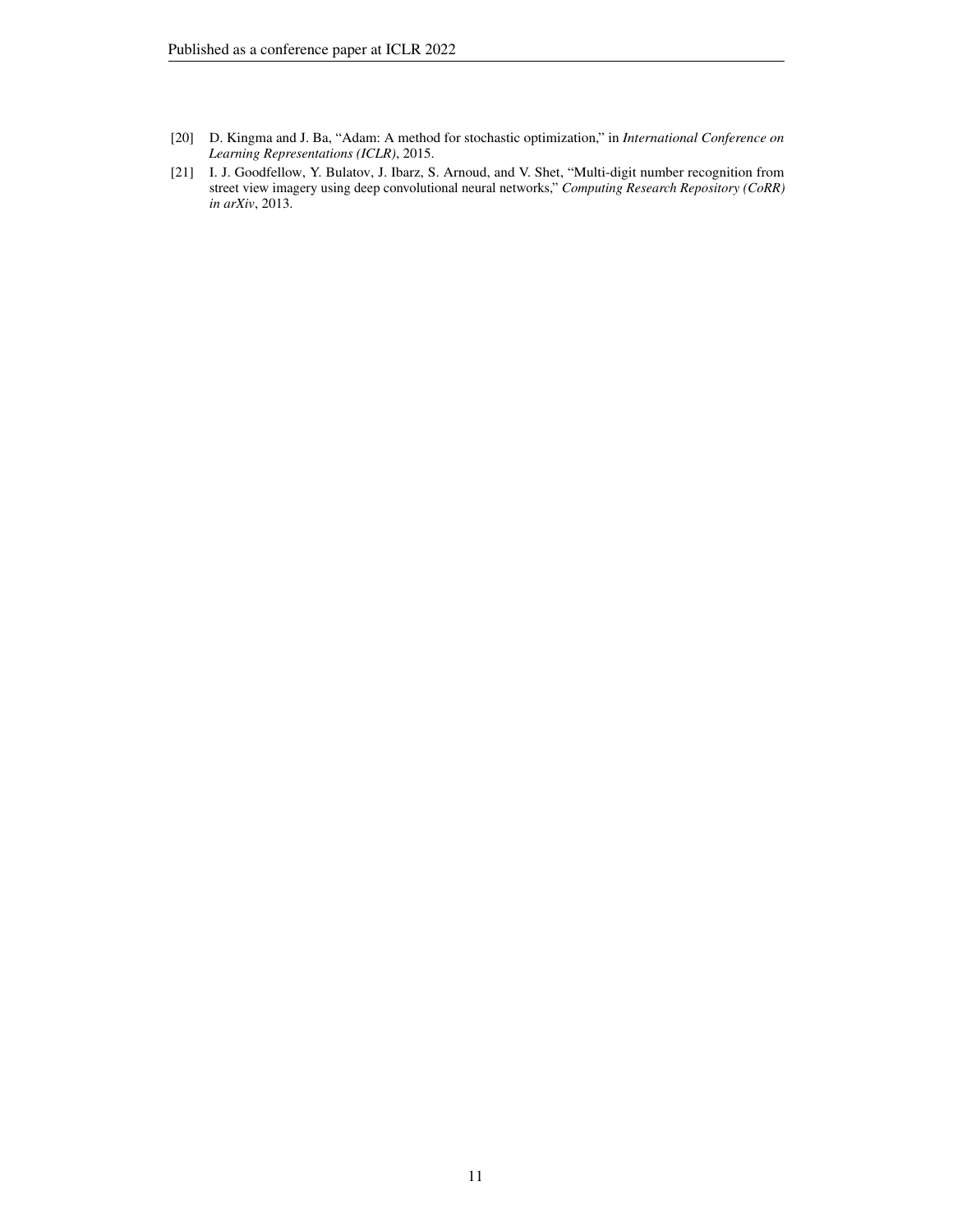### <span id="page-11-1"></span>A IMPLEMENTATION DETAILS

For training, we use the same network architecture as in previous works [\[1\]](#page-9-0), [\[2\]](#page-9-1), [\[4\]](#page-9-3) and also use the Adam optimizer [\[20\]](#page-10-0) at a learning rate of  $3 \cdot 10^{-4}$ . For Figure [5,](#page-8-0) we train for 100 000 steps. For Table [3,](#page-7-2) we train for 200 000 steps on MNIST and 1 000 000 steps on SVHN. We preprocess SVHN as done by Goodfellow *et al.* [\[21\]](#page-10-1).

### A.1 INVERSE TEMPERATURE  $\beta$

For the inverse temperature  $\beta$ , we use the following values, which correspond to the optima in Figure [5](#page-8-0) and were found via grid search:

| Method                 | $\boldsymbol{n}$   | 3             | $\overline{5}$ |               | 9             | 15            | 32            | 16      | 32        |
|------------------------|--------------------|---------------|----------------|---------------|---------------|---------------|---------------|---------|-----------|
|                        | odd-even / bitonic | <sub>oe</sub> | <sub>0e</sub>  | <sub>0e</sub> | <sub>oe</sub> | <sub>oe</sub> | <sub>oe</sub> | bi      | bi        |
| $\sigma$               | Logistic           | 79            | 30             | 33            | 54            | 32            | 128           | 43      | 8         |
| $\sigma \circ \varphi$ | Log. w/ ART        | 15            | 20             | 13            | 34            | 16            | 29            | 28      | 26        |
| $f_{\mathcal{R}}$      | Reciprocal Sigmoid | 14            | 60             | 69            | 44            | 120           | 1140          | 124     | 76        |
| fc                     | Cauchy CDF         | $14.5\pi$     | $51\pi$        | $71\pi$       | $15\pi$       | $40\pi$       | $169\pi$      | $12\pi$ | $48.5\pi$ |
|                        |                    | 45.6          | 160.2          | 223.1         | 47.1          | 125.7         | 531.0         | 37.7    | 152.4     |
| fο                     | Optimal Sigmoid    | 6             | 20             | 29            | 32            | 25            | 124           | 17      | 25        |

# <span id="page-11-0"></span>B PROPERTIES OF  $min$  AND  $max$

The core element of differentiable sorting networks is the relaxation of the conditional swap operation, allowing for a soft transition between passing through and swapping, such that the sorting operator becomes differentiable. It is natural to try to achieve this by using soft versions of the minimum (denoted by  $min$ ) and maximum operators (denoted by  $max$ ). But before we consider concrete examples, let us collect some desirable properties that such relaxations should have. Naturally,  $min$ and  $max$  should satisfy many properties that their crisp / hard counterparts min and max satisfy, as well as a few others (for  $a, b, c \in \mathbb{R}$ ):

Symmetry / Commutativity. Since min and max are symmetric/commutative, so should be their soft counterparts:  $min(a, b) = min(b, a)$  and  $max(a, b) = max(b, a)$ .

**Ordering.** Certainly a (soft) maximum of two numbers should be at least as large as a (soft) minimum of the same two numbers:  $min(a, b) \leq max(b, a)$ .

**Continuity in Both Arguments.** Both  $min$  and  $max$  should be continuous in both arguments.

**Idempotency.** If the two arguments are equal in value, this value should be the result of  $min$  and *max*, that is,  $min(a, a) = max(a, a) = a$ .

**Inversion.** As for min and max, the two operators  $min$  and  $max$  should be connected in such a way that the result of one operator equals the negated result of the other operator applied to negated arguments:  $min(a, b) = -max(-a, -b)$  and  $max(a, b) = -min(-a, -b)$ .

**Stability / Shift Invariance.** Shifting both arguments by some value  $c \in \mathbb{R}$  should shift each operator's result by the same value:  $min(a + c, b + c) = min(a, b) + c$  and  $max(a + c, b + c) =$  $max(a, b) + c$ . Stability implies that the values of min and max depend effectively only on the difference of their arguments. Specifically, choosing  $c = -a$  yields  $min(a, b) = min(0, b - a) + a$ and  $max(a, b) = max(0, b - a) + a$ , and  $c = -b$  yields  $min(a, b) = min(a - b, 0) + b$  and  $max(a, b) = max(a - b, 0) + b.$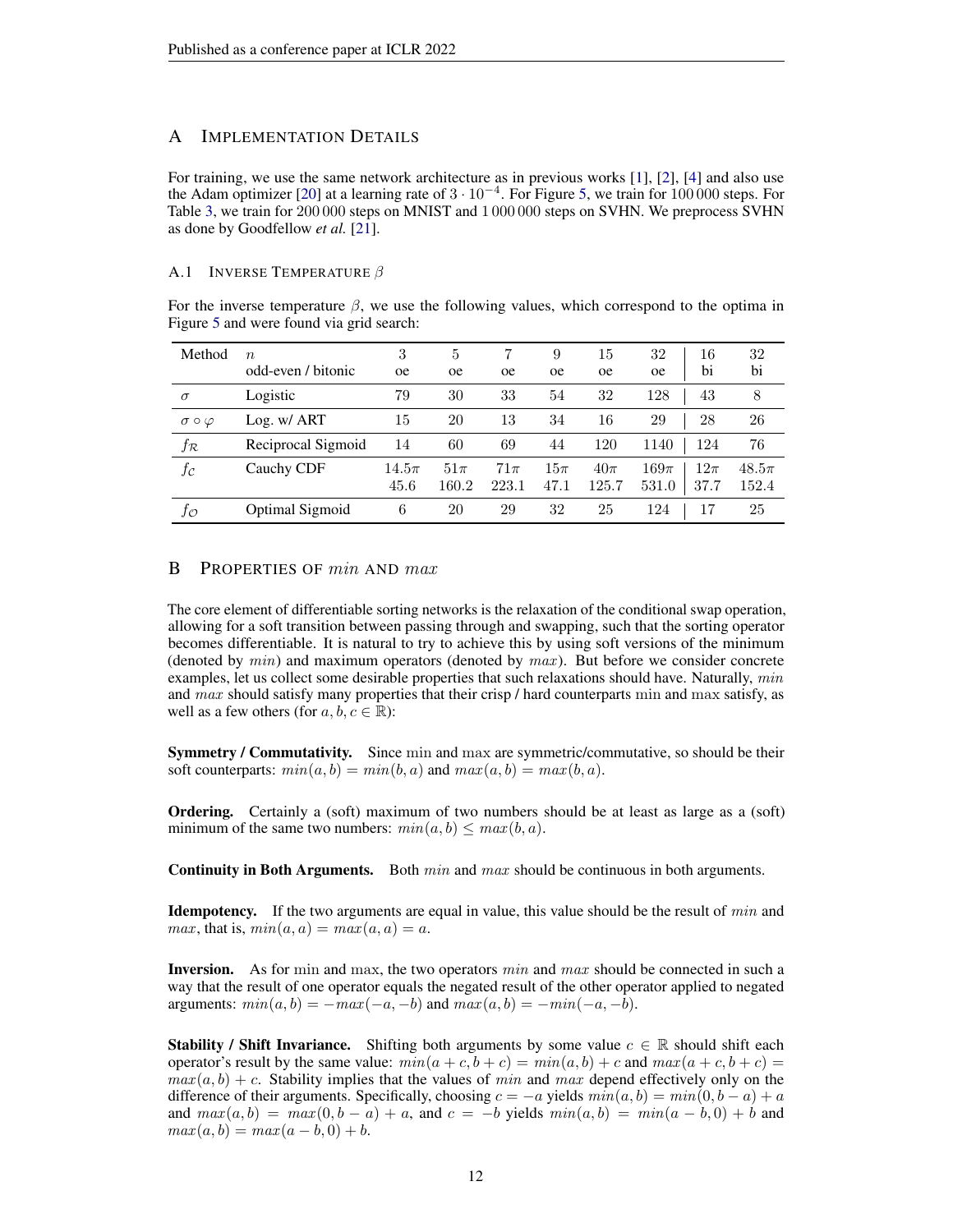**Sum preservation.** The sum of *min* and *max* should equal the sum of min and max:  $min(a, b)$  +  $max(a, b) = min(a, b) + max(a, b) = a + b$ . Note that sum preservation follows from stability, inversion and symmetry:  $min(a, b) = min(a - b, 0) + b = b - max(0, b - a) = b - (max(a, b) - a) =$  $a + b - max(a, b)$ 

Bounded by Hard Versions. Soft operators should not yield values more extreme than their crisp / hard counterparts:  $\min(a, b) \leq \min(a, b)$  and  $\max(a, b) \leq \max(a, b)$ . Note that together with ordering this property implies idempotency, vi7.:  $a = \min(a, a) \leq \min(a, a) \leq \max(a, a) \leq$  $\max(a, a) = a$ . Otherwise, they cannot be defined via a convex combination of their inputs, making it impossible to define proper  $argmin$  and  $argmax$ , and hence we could not compute differentiable permutation matrices.

**Monotonicity in Both Arguments.** For any  $c > 0$ , it should be  $min(a + c, b) \geq min(a, b)$ ,  $min(a, b + c) > min(a, b), max(a + c, b) > max(a, b)$ , and  $max(a, b + c) > max(a, b)$ . Note that the second expression for each operator follows from the first with the help of symmetry / commutativity.

Bounded Error / Minimum Deviation from Hard Versions. Soft versions of minimum and maximum should differ as little as possible from their crisp / hard counterparts. However, this condition needs to be made more precise to yield concrete properties (see below for details).

Note that min and max *cannot* satisfy associativity, as this would force them to be identical to their hard counterparts. Associativity means that  $max(a, max(b, c)) = max(max(a, b), c)$  and  $min(a, min(b, c)) = min(min(a, b), c)$ . Now consider  $a, b \in \mathbb{R}$  with  $a < b$ . Then with associativity and idempotency  $max(a, max(a, b)) = max(max(a, a), b) = max(a, b)$  and hence  $max(a, b) =$  $b = \max(a, b)$  (by comparison of the second arguments). Analogously, one can show that if associativity held, we would have  $min(a, b) = a = min(a, b)$ . That is, one cannot have both associativity and idempotency. Note that without idempotency, the soft operators would not be bounded by their hard versions. As idempotency is thus necessary, associativity has to be given up.

If  $min$  and  $max$  are to be bounded by the crisp / hard version and symmetry, ordering, inversion and stability (which imply sum preservation) hold, they must be convex combinations of the arguments  $a$ and  $b$  with weights that depend only on the difference of  $a$  and  $b$ . That is,

$$
min(a, b) = f(b-a) \cdot a + (1 - f(b-a)) \cdot b \nmax(a, b) = (1 - f(b-a)) \cdot a + f(b-a) \cdot b,
$$

where  $f(x)$  yields a value in [0, 1] (due to boundedness of min and max by their crisp / hard counterparts). Due to inversion, f must satisfy  $f(x) = 1 - f(-x)$  and hence  $f(0) = \frac{1}{2}$ . Monotonicity of *min* and *max* requires that f is a monotonically increasing function. Continuity requires that f is a continuous function. In summary, f must be a continuous sigmoid function (in the older meaning of this term, i.e., an s-shaped function, of which the logistic function is only a special case) satisfying  $f(x) = 1 - f(-x)$ .

As mentioned, the condition that the soft versions of minimum and maximum should deviate as little as possible from the crisp / hard versions causes a slight problem: this deviation can always be made smaller by making the sigmoid function steeper (reaching the crisp / hard versions in the limit for infinite inverse temperature, when the sigmoid function turns into the Heaviside step function). Hence, in order to find the best shape of the sigmoid function, we have to limit its inverse temperature. Therefore, w.l.o.g., we require the sigmoid function to be Lipschitz-continuous with Lipschitz constant  $\alpha = 1$ .

## <span id="page-12-0"></span>C ADDITIONAL EXPERIMENTS

In Figure [6,](#page-13-0) we display additional results for more setting analogous to Figure [5.](#page-8-0)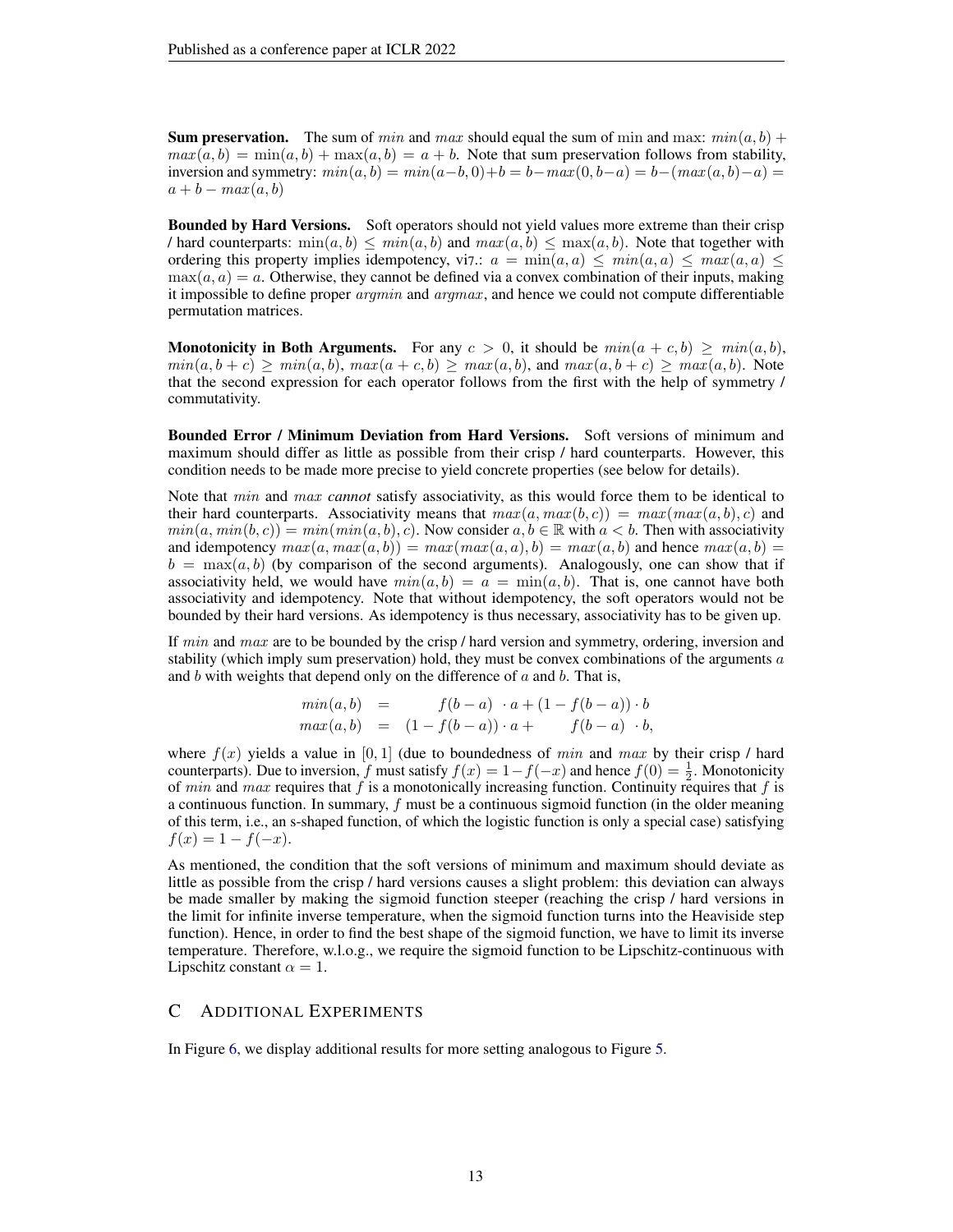<span id="page-13-0"></span>

Figure 6: Additional results analogous to Figure [5.](#page-8-0) Evaluating different sigmoid functions on the sorting MNIST task for ranges of different inverse temperatures  $\beta$ . The metric is the proportion of individual element ranks correctly identified. In all settings, the monotonic sorting networks clearly outperform the non-monotonic ones. The first three rows use odd-even networks with  $n \in \{3, 5, 7, 9, 15, 32\}$ . The last row uses bitonic networks with  $n \in \{16, 32\}$ .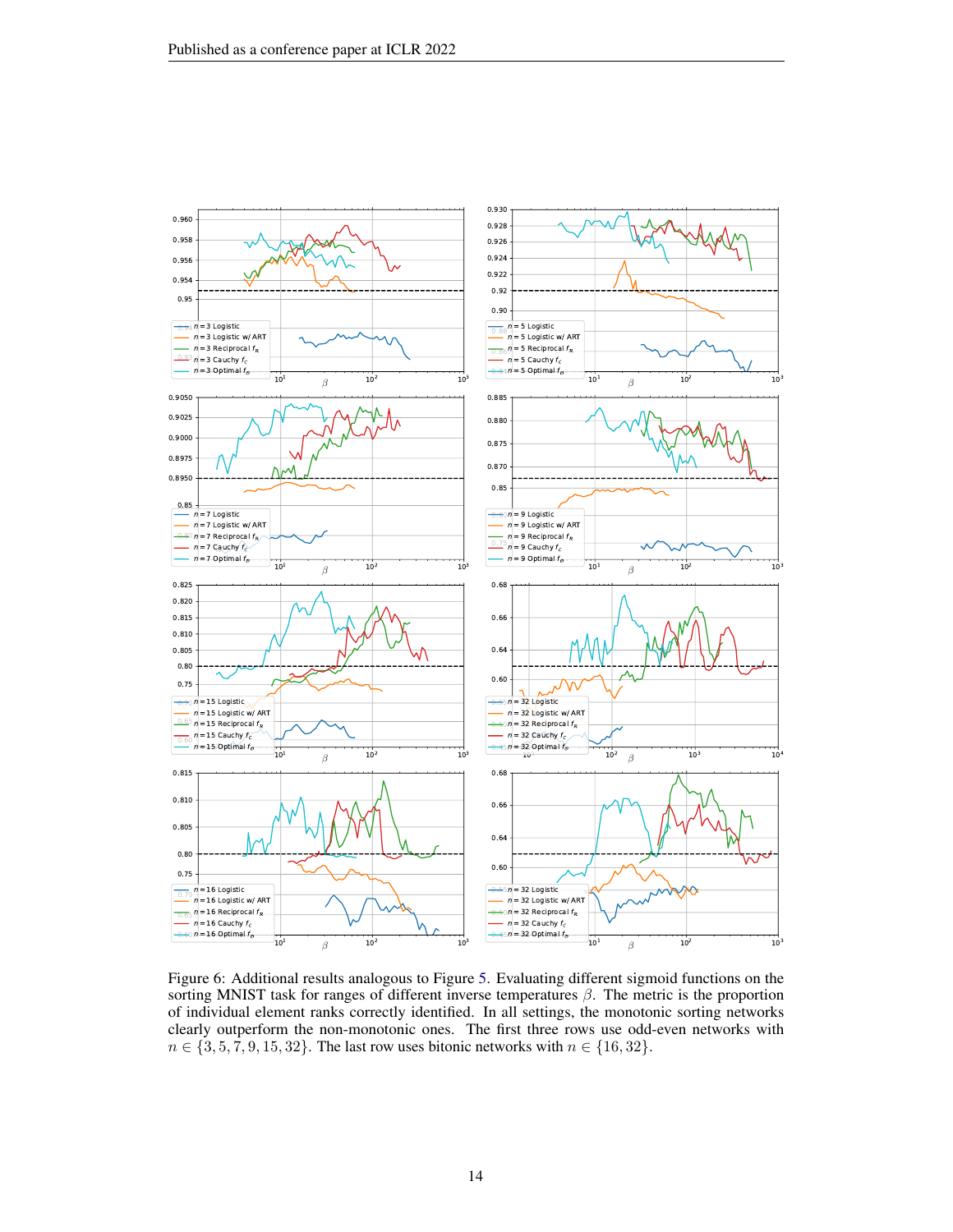# <span id="page-14-0"></span>D ADDITIONAL PROOFS

Theorem 9 (Error-Bounds of Diff. Sorting Networks). *If the error of individual conditional swaps of a sorting network is bounded by*  $\epsilon$  *and the network has*  $\ell$  *layers, the total error is bounded by*  $\epsilon \cdot \ell$ *.* 

*Proof.* Induction over number k of executed layers. Let  $x^{(k)}$  be input x differentially sorted for k layers and  $x^{(k)}$  be input x hard sorted for k layers as an anchor. We require this anchor, as it is possible that  $\mathbf{x}_i^{(k)} < \mathbf{x}_j^{(k)}$  but  $x_i^{(k)} > x_j^{(k)}$  for some  $i, j, k$ .

Begin of induction:  $k = 0$ . Input vector x equals the vector  $x^{(0)}$  after 0 layers. Thus, the error is equal to  $0 \cdot \epsilon$ .

Step of induction: Given that after  $k - 1$  layers the error is smaller than or equal to  $(k - 1)\epsilon$ , we need to show that the error after k layers is smaller than or equal to  $k\epsilon$ .

The layer consists of comparator pairs i, j. W.l.o.g. we assume  $\mathbf{x}_i^{(k-1)} \leq \mathbf{x}_j^{(k-1)}$ . W.l.o.g. we assume that wire i will be the min and that wire j will be the max, therefore  $x_i^{(k)} \le x_j^{(k)}$ . This implies  $\mathbf{x}_{i}^{(k-1)} = \mathbf{x}_{i}^{(k)}$  and  $\mathbf{x}_{j}^{(k-1)} = \mathbf{x}_{j}^{(k)}$ . We distinguish two cases:

$$
\begin{aligned}&\bullet\left(\mathbf{x}_i^{(k-1)}\leq \mathbf{x}_j^{(k-1)}\;\text{and}\;x_i^{(k-1)}\leq x_j^{(k-1)}\right)\quad\text{According to the assumption,}\;&|x_i^{(k-1)}-x_i^{(k)}|\leq \epsilon\;\text{and}\\&|x_j^{(k-1)}-x_j^{(k)}|\leq \epsilon.\;\text{Thus,}\;&|x_i^{(k)}-\mathbf{x}_i^{(k)}|\leq \left|x_i^{(k-1)}-\mathbf{x}_i^{(k-1)}\right|+\left|x_i^{(k-1)}-x_i^{(k)}\right|\leq (k-1)\epsilon+\epsilon=k\epsilon.\;\\&\bullet\;\left(\mathbf{x}_i^{(k-1)}\leq \mathbf{x}_j^{(k-1)}\;\text{but}\;x_i^{(k-1)}>x_j^{(k-1)}\right)\quad\text{This case can only occur if}\;|x_j^{(k-1)}-\mathbf{x}_i^{(k-1)}| \leq\\&\end{aligned}
$$

 $(k-1)\epsilon$  and  $|x_i^{(k-1)} - \mathbf{x}_j^{(k-1)}| \leq (k-1)\epsilon$  because  $\mathbf{x}_i^{(k-1)}$  and  $\mathbf{x}_j^{(k-1)}$  have to be so close that within margin of error such a reversed order is possible. According to the assumption,  $|x_j^{(k-1)}-x_i^{(k)}| \leq \epsilon$  and  $\left| x_i^{(k-1)} - x_j^{(k)} \right| \leq \epsilon$ . Thus,  $\left| x_i^{(k)} - x_i^{(k)} \right| \leq \left| x_j^{(k-1)} - x_i^{(k-1)} \right| + \left| x_j^{(k-1)} - x_i^{(k)} \right| \leq (k-1)\epsilon + \epsilon = k\epsilon$ .  $\Box$ 

**Theorem 11.**  $\min_{f_{\mathcal{R}}}$  and  $\max_{f_{\mathcal{R}}}$  are monotonic functions with the sigmoid function  $f_{\mathcal{R}}$ .

*Proof.* Wlog., we assume  $a_i = x$  and  $a_j = 0$ .

$$
min_{f_{\mathcal{R}}}(x,0) = x \cdot f_{\mathcal{R}}(-x) = x \frac{1}{2} \left( \frac{x}{1+|x|} + 1 \right)
$$
(14)

To show monotonicity, we consider its derivative / slope.

$$
\frac{d}{dx} min_{f_{\mathcal{R}}}(x,0) = \frac{d}{dx} \left( x \frac{1}{2} \left( \frac{x}{1+|x|} + 1 \right) \right)
$$
\n(15)

$$
= \frac{1}{2} \left( \frac{x}{1+|x|} + 1 \right) + x \frac{1}{2} \frac{d}{dx} \left( \frac{x}{1+|x|} + 1 \right)
$$
(16)

$$
= \frac{1}{2} \left( \frac{x}{1+|x|} + 1 \right) + x \frac{1}{2} \frac{d}{dx} \left( \frac{x}{1+|x|} \right)
$$
(17)

$$
= \frac{1}{2} \left( \frac{x}{1+|x|} + 1 \right) + x \frac{1}{2} \frac{\frac{dx}{dx} \cdot (1+|x|) - x \cdot \frac{d|x|+1}{dx}}{(1+|x|)^2} \tag{18}
$$

$$
= \frac{1}{2} \left( \frac{x}{1+|x|} + 1 \right) + x \frac{1}{2} \frac{(1+|x|) - x \operatorname{sgn}(x)}{(1+|x|)^2} \tag{19}
$$

$$
= \frac{1}{2} \left( \frac{x}{1+|x|} + 1 \right) + x \frac{1}{2} \frac{1+|x|-|x|}{(1+|x|)^2}
$$
(20)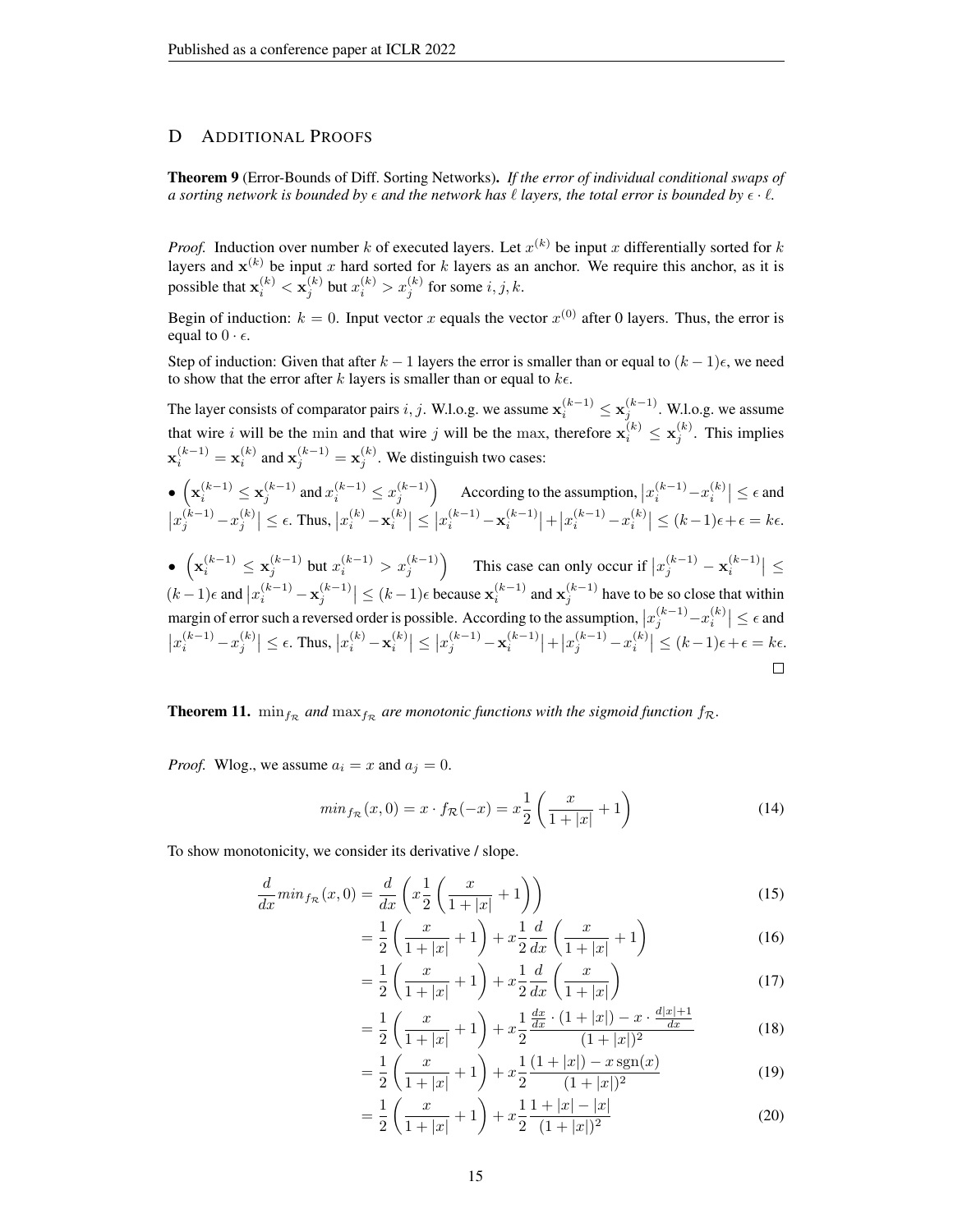$$
= \frac{1}{2} \left( \frac{x}{1+|x|} + 1 \right) + x \frac{1}{2} \frac{1}{1+2|x|+|x|^2}
$$
(21)

$$
= \frac{1}{2} \left( \frac{x}{1+|x|} + 1 + \frac{x}{1+2|x|+|x|^2} \right)
$$
(22)

$$
= \frac{1}{2} \left( \frac{x(1+|x|)}{1+2|x|+|x|^2} + \frac{1+2|x|+|x|^2}{1+2|x|+|x|^2} + \frac{x}{1+2|x|+|x|^2} \right) \tag{23}
$$

$$
= \frac{1}{2} \left( \frac{2x + 2|x| + x|x| + |x|^2 + 1}{1 + 2|x| + |x|^2} \right)
$$
\n(24)

$$
= \frac{1}{2} \left( \frac{2(x+|x|) + |x|(x+|x|) + 1}{1 + 2|x| + |x|^2} \right) \tag{25}
$$

$$
\geq \frac{1}{2} \left( \frac{1}{1 + 2|x| + |x|^2} \right) \qquad \text{(because } x + |x| \geq 0)
$$
 (26)

$$
>0\tag{27}
$$

 $\max_{f_{\mathcal{R}}}$  is analogous.

<span id="page-15-1"></span> $\Box$ 

**Theorem 12.**  $\min_{fc}$  and  $\max_{fc}$  are monotonic functions with the sigmoid function  $fc$ .

*Proof.* Wlog., we assume  $a_i = x$  and  $a_j = 0$ .

$$
min_{fc}(x,0) = x \cdot fc(-x) = x \cdot \left(\frac{1}{\pi}\arctan(-\beta x) + \frac{1}{2}\right)
$$
\n(28)

To show monotonicity, we consider its derivative.

$$
\frac{\partial}{\partial x} min_{fc}(0, x) = \frac{\partial}{\partial x} (fc(-x) \cdot x) = x \cdot \frac{\partial}{\partial x} fc(-x) + fc(-x) \cdot \frac{\partial}{\partial x} x
$$

$$
= x \cdot \frac{\partial}{\partial x} \left(\frac{1}{\pi} \arctan(-\beta x) + \frac{1}{2}\right) + \frac{1}{\pi} \arctan(-\beta x) + \frac{1}{2}
$$

$$
= x \cdot \frac{1}{\pi} \frac{-\beta}{1 + (\beta x)^2} - \frac{1}{\pi} \arctan(\beta x) + \frac{1}{2}
$$

$$
= \frac{1}{2} - \frac{1}{\pi} \arctan(\beta x) - \frac{1}{\pi} \frac{\beta x}{1 + (\beta x)^2}
$$

$$
= \frac{1}{2} - \frac{1}{\pi} \arctan(z) - \frac{1}{\pi} \frac{z}{1 + z^2} \quad (\text{with } z = \beta x)
$$
(29)

To reason about the derivative, we also consider the second derivative:

$$
\lim_{z \to \infty} \frac{1}{2} - \frac{1}{\pi} \arctan(z) - \frac{1}{\pi} \frac{z}{1 + z^2} = \frac{1}{2} - \lim_{z \to \infty} \frac{1}{\pi} \arctan(z) - \lim_{z \to \infty} \frac{1}{\pi} \frac{z}{1 + z^2}
$$

$$
= \frac{1}{2} - \frac{1}{\pi} \frac{\pi}{2} - 0 = 0
$$
(30)

$$
\lim_{z \to -\infty} \frac{1}{2} - \frac{1}{\pi} \arctan(z) - \frac{1}{\pi} \frac{z}{1 + z^2} = \frac{1}{2} - \lim_{z \to -\infty} \frac{1}{\pi} \arctan(z) - \lim_{z \to -\infty} \frac{1}{\pi} \frac{z}{1 + z^2}
$$

$$
= \frac{1}{2} - \frac{1 - \pi}{\pi} - 0 = \frac{1}{2} + \frac{1}{\pi} \frac{\pi}{2} - 0 = 1 \tag{31}
$$

For  $z \in (-\infty, 0]$ : The derivative of  $\min_{f_c}(0, x)$  converges to 1 for  $z \to -\infty$  (Eq. [31\)](#page-15-0). For  $z \in [0, \infty)$ : The derivative of  $\min_{f_c}(0, x)$  converges to 0 for  $z \to \infty$  (Eq. [30\)](#page-15-1).

<span id="page-15-2"></span><span id="page-15-0"></span>
$$
\frac{\partial}{\partial z} \frac{1}{2} - \frac{1}{\pi} \arctan(z) - \frac{1}{\pi} \frac{z}{1 + z^2} = -\frac{2}{\pi (1 + z^2)^2} < 0 \tag{32}
$$

The second derivative (Eq. [32\)](#page-15-2) of  $min_{fc} (0, x)$  is always negative.

Therefore, the derivative is always in  $(0, 1)$ , and therefore always positive. Thus,  $min_{fc}(0, x)$  is strictly monotonic.  $\max_{fc}$  is analogous.  $\Box$